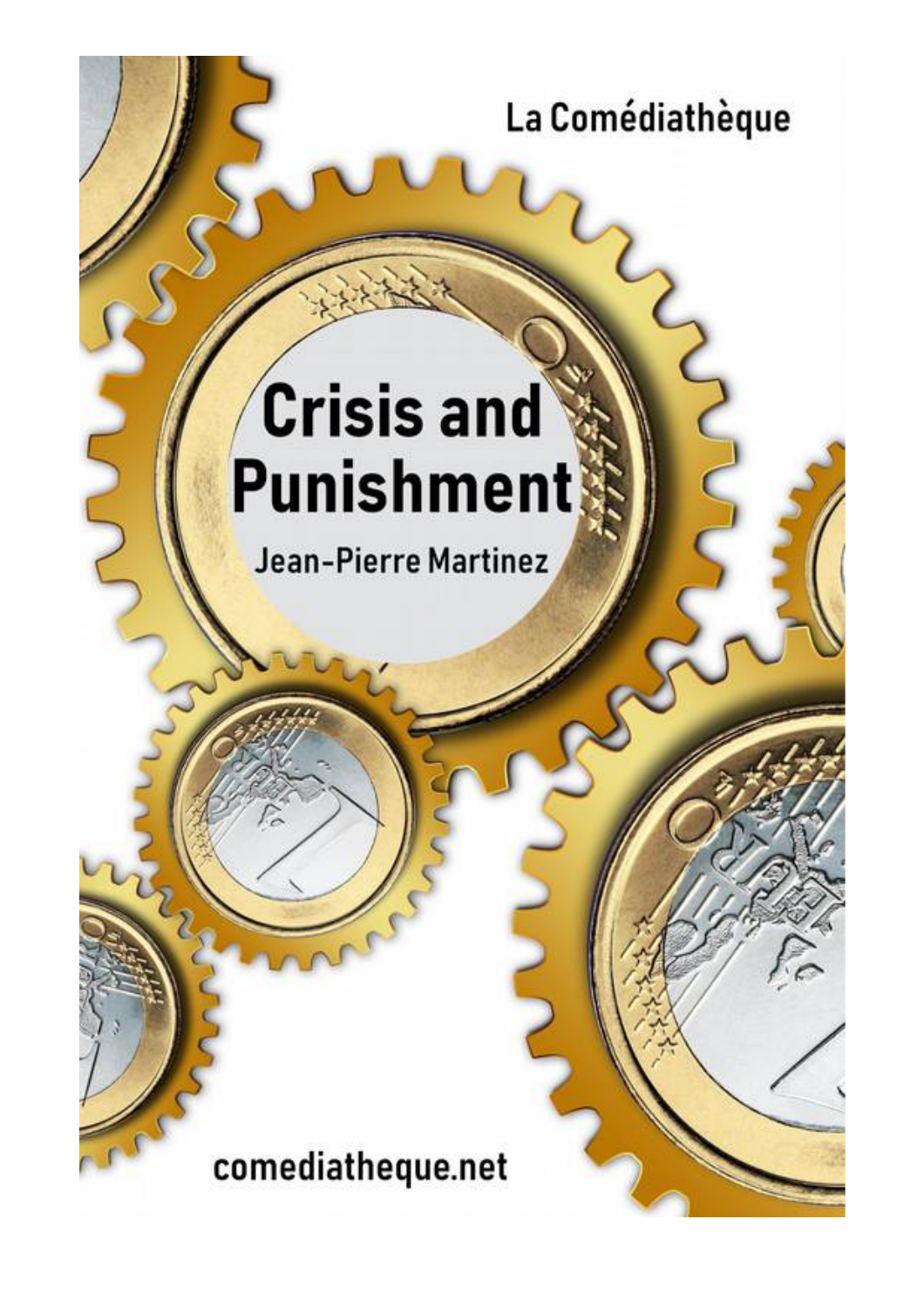**This text is available to read for free. However, an authorization is required from the author prior to any public performance, whether by professional or amateur companies. To get in touch with Jean-Pierre Martinez and ask an authorization to represent one of his works : https://comediatheque.net**

# **Crisis and Punishment**

# **English translation by Anne-Christine Gasc**

*An actor 'in between jobs' finds work at a bank on the verge of bankruptcy, only to discover he is to be, quite literally, a scapegoat. But the nightmare is only beginning …*

**Characters**

**James**: The actor **Dom**: The manager (male or female) **Sam**: The assistant (male or female) **Magda**: The cleaner **Emma**: The actor's wife **Margaret**: The first customer **Agnes**: The second customer

*Emma, Magda, Margaret and/or Agnes can be interpreted by the same actor.*

**© La Comédiathèque**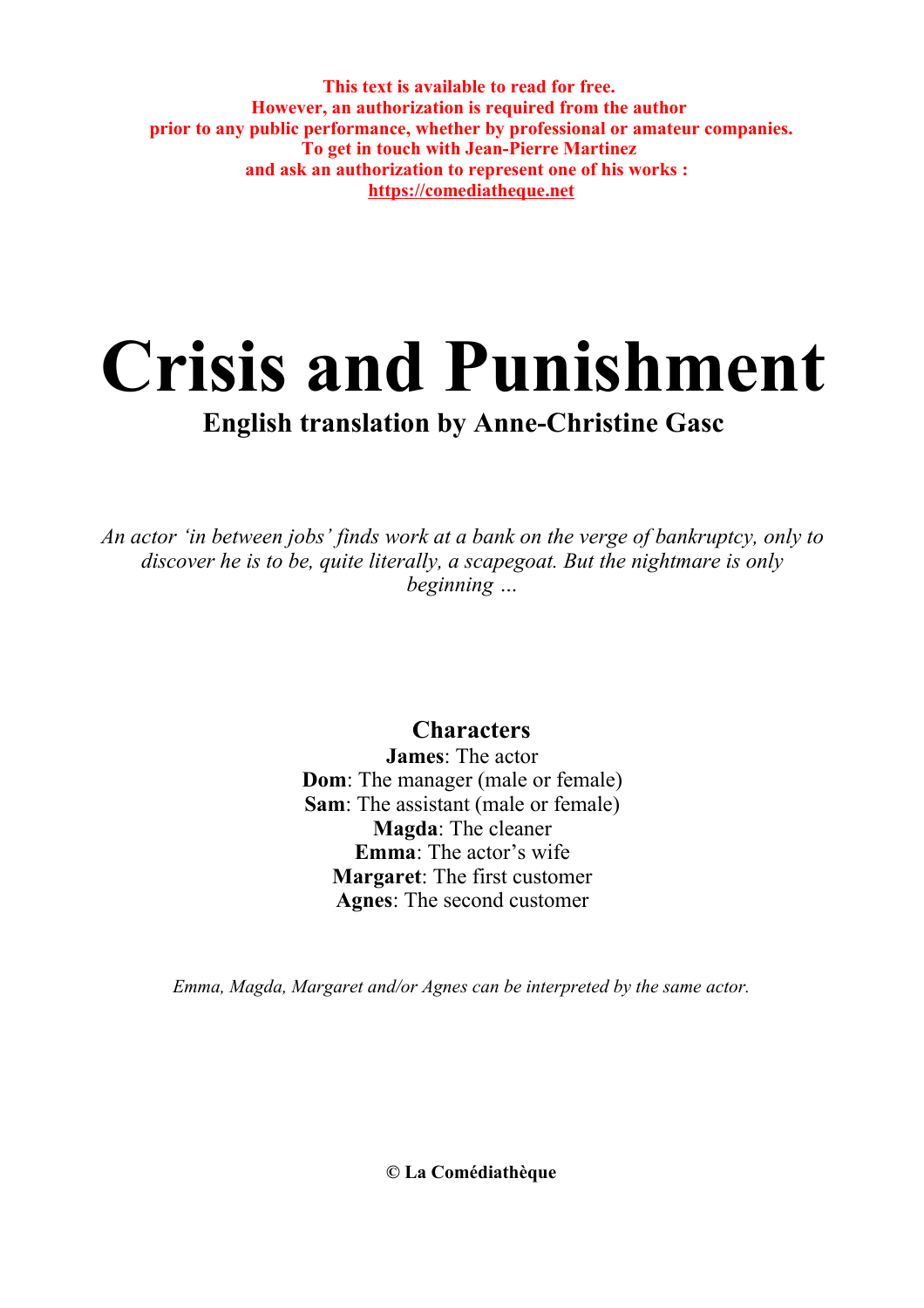*The scene is set in an office, minimalistic and intimidating: a large table holding a solitary phone which also doubles as the office intercom, with one green light and one red light; a swivel chair comfortably padded, on wheels; a side table with what looks like an aluminium flask overlooked by the imposing framed portrait of a man. Magda is lightly sweeping the floor. Dom enters wearing either woman's suit or a three-piece suit (depending on the gender chosen for the character).*

**Dom** – Oh, Magda ... Just the person I was looking for ...

*Magda stops sweeping.*

**Magda** – Madam?

**Dom** – How long have you been sweeping for us, Magda?

**Magda** – I don't know, Madam. I don't keep track. Are you unsatisfied with my work?

**Dom** – Quite the contrary, I wanted to congratulate you. Are you familiar with our bank's motto?

**Magda** – We sweep it all under the carpet?

**Dom** – That's right! Excellent, Magda! And thanks to you, the carpets of the Union Credit are always spotless. And you could say a bank's carpets are a reflection of the bank's reputation. If the carpets aren't spotless, clients might start to think that …

**Magda** – The banker might be dirty as well …

**Dom** – Exactly! You get it, Magda.

**Magda** – May I get back to work, Madam?

**Dom** – Not just quite yet, Magda …

**Magda** – Alright …

*Dom clears her throat.*

**Dom** – As you know, Magda … my dear Magda … I would even say, my very dear Magda … we are living in trying times.

**Magda** – Are we, Madam?

**Dom** – We are in a financial crisis, Magda! Even if you don't read the financial press every day you must have heard about it? Oh, I'm sorry, I forgot, you're Russian, aren't you, Magda?

**Magda** – Polish, Madam …

**Dom** – That's even better! I mean, worse ... Poland is in an even more catastrophic financial situation. Don't tell me you hadn't heard?

**Magda** – No, Madam …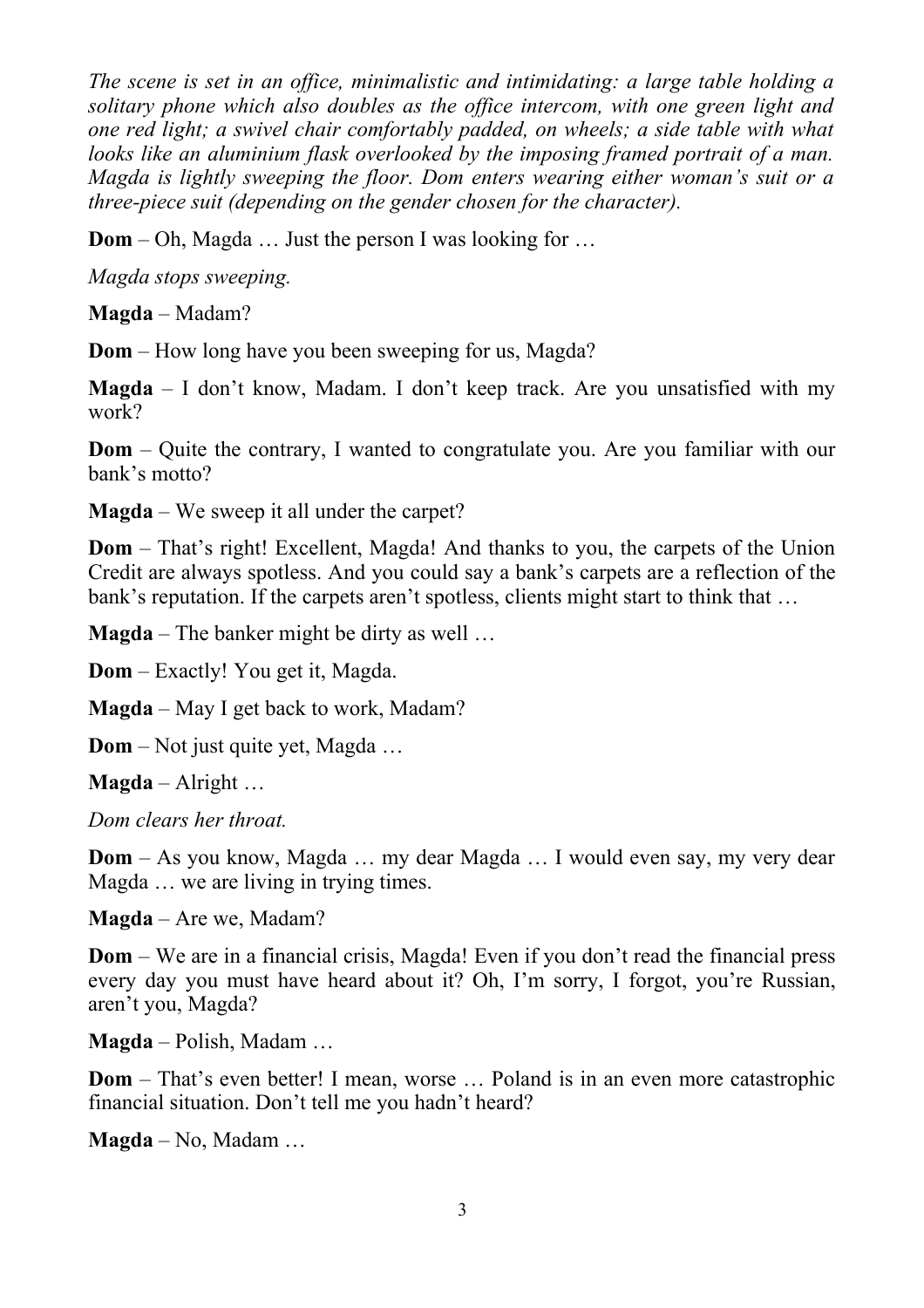**Dom** – Anyway, we're in a recession, and the financial sector is the first affected by the global loss of values …

**Magda** – Values …

**Dom** – I'm talking about stock and bond values, of course, but believe me, Magda, it's a very small step from economic depression to plain old depression. When the stock market is slow, so is morale. And when morale is low, moral crisis comes knocking.

**Magda** – Yes, Madam …

**Dom** – Take yourself for example, Magda, don't tell me you're not a little depressed?

**Magda** – I'm doing fine, Madam, thank you for asking …

**Dom** – Don't take this the wrong way, Magda, but your appearance, the way you're standing there, with your broom … You don't exactly scream *joie de vivre!*

**Magda** – I might be a little tired at the moment … Endlessly sweeping things under the carpet …

**Dom** – Never mind, my point is, Magda, that our bank is, of course, also affected by all those financial troubles … and we need to cut costs. You understand that, don't you?

**Magda** – Yes, Madam …

**Dom** – With nothing but your wellbeing in mind, the Union Credit has had to take a series of drastic, yet painful, measures in order to maintain your position. A position whose continued existence was, I am now free to reveal, gravely threatened.

**Magda** – Thank you, Madam …

**Dom** – I therefore have the pleasure to let you know that you are still employed.

**Magda** – I'm working off the books, Madam …

**Dom** – Regardless, you'll still be able to continue sweeping our floors for the foreseeable future. And who knows? Maybe one day I'll let you sweep under the carpet in the Director's office.

**Magda** – I live in hope, Madam …

**Dom** – Obviously, the Union Credit expects you to meet us halfway in our efforts to maintain the number of jobs in this country. As you know, unemployment leads to the loss of spending power, no spending power leads to a loss of consumer confidence, and without consumer confidence there's no jobs… and the vicious circle of stagflation is closed. Are you following me?

**Magda** – I'm trying, Madam …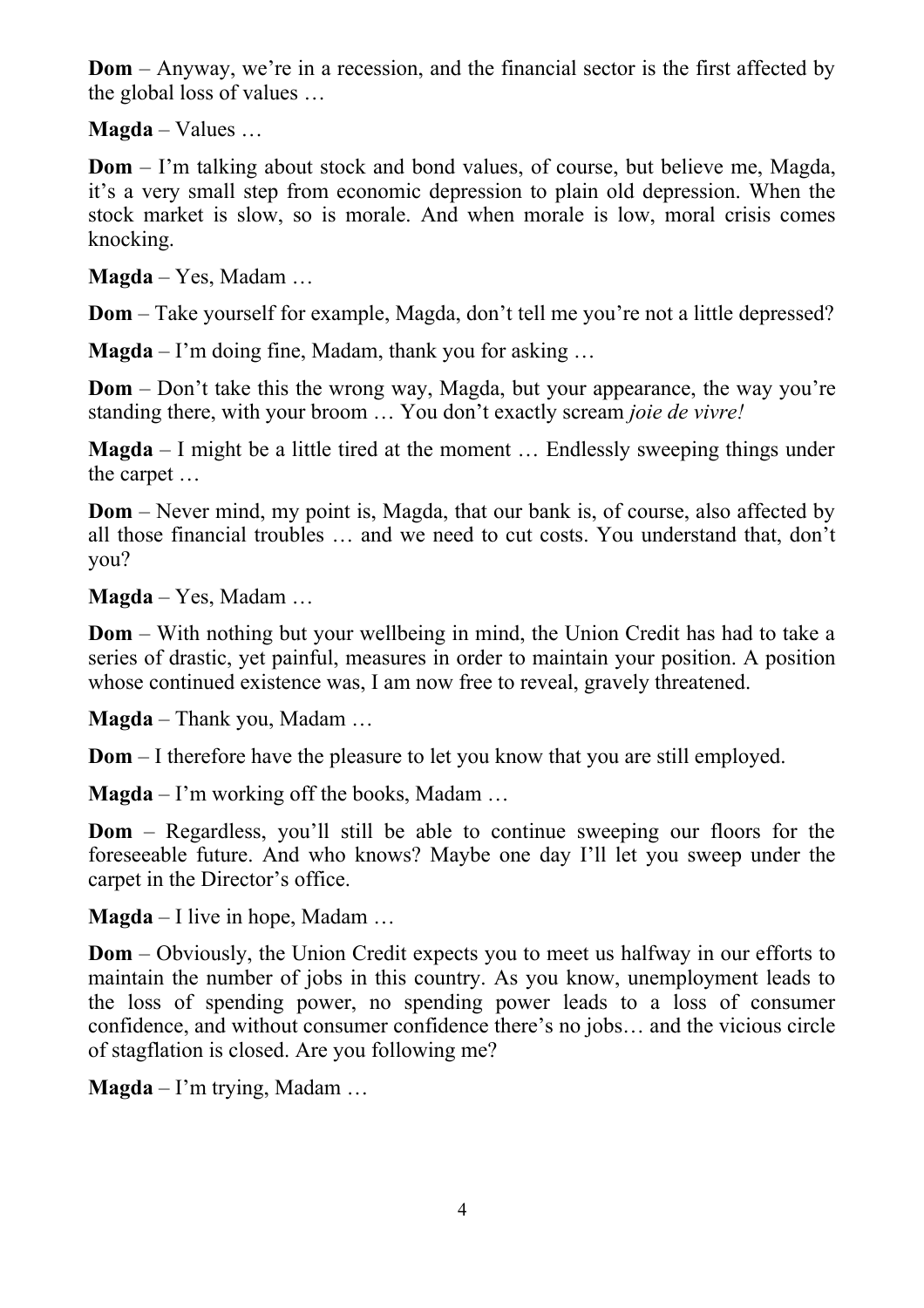**Dom** – I realise this is going way over your head, of course, my poor Magda, but you can trust me … Here, I'll make it simple for you … In exchange for you keeping your job, the Union Credit is also giving you a salary reduction of thirty per cent. I think you'll find this offer more than fair.

**Magda** – Thirty per cent?

**Dom** – It's a little less than a third.

**Magda** – A third less?

**Dom** – Well yes, not a third more, obviously. In these trying times even cleaning jobs are few and far between, Magda. Soon you'll need a Master's Degree just to apply for a job sweeping floors, even off the books! And then you'll be competing against those who benefit from nepotism or a quick chat on the casting couch … Do you have a Master's Degree, Magda?

**Magda** – No, Madam …

**Dom** – I imagine you don't have anyone you can rely on for some good old nepotism?

**Magda** – No, Madam …

**Dom** – As for the casting couch, my dear Magda, no offense but the odds aren't in your favour … But what can you do …? People can't help the way they look …It's the great lottery of life … Even the Union Credit can't change that … Some people are born in Switzerland with double-barrelled names and attractive physiques, while others … Anyway, you'll agree that our offer is very generous … What do you think?

**Magda** – What do I think, Madam?

**Dom** – Yes Magda … It isn't necessary that you have an opinion on this matter, but I will still listen to you nonetheless. We are still a democracy, if nothing else ...

*Magda actually seems to be thinking about it.* 

**Magda** – What do I think …

**Dom** – You must be thinking something…

**Magda** – What I think…? (*Magda raises her boom to strike Dom*). I'll show you what I think, Madam!

**Dom** – Magda? Have you lost your mind?

*Magda chases Dom with her broom backstage into the wings.* 

**Dom** – Magda, please, calm down! This is just a first offer! The bank is also a big supporter of labour relations …

*We hear Dom's cries coming from the wings.* 

**Dom** – Ow ... Ouch ... Twenty per cent?

**Magda** – I'll give you twenty per cent more of this!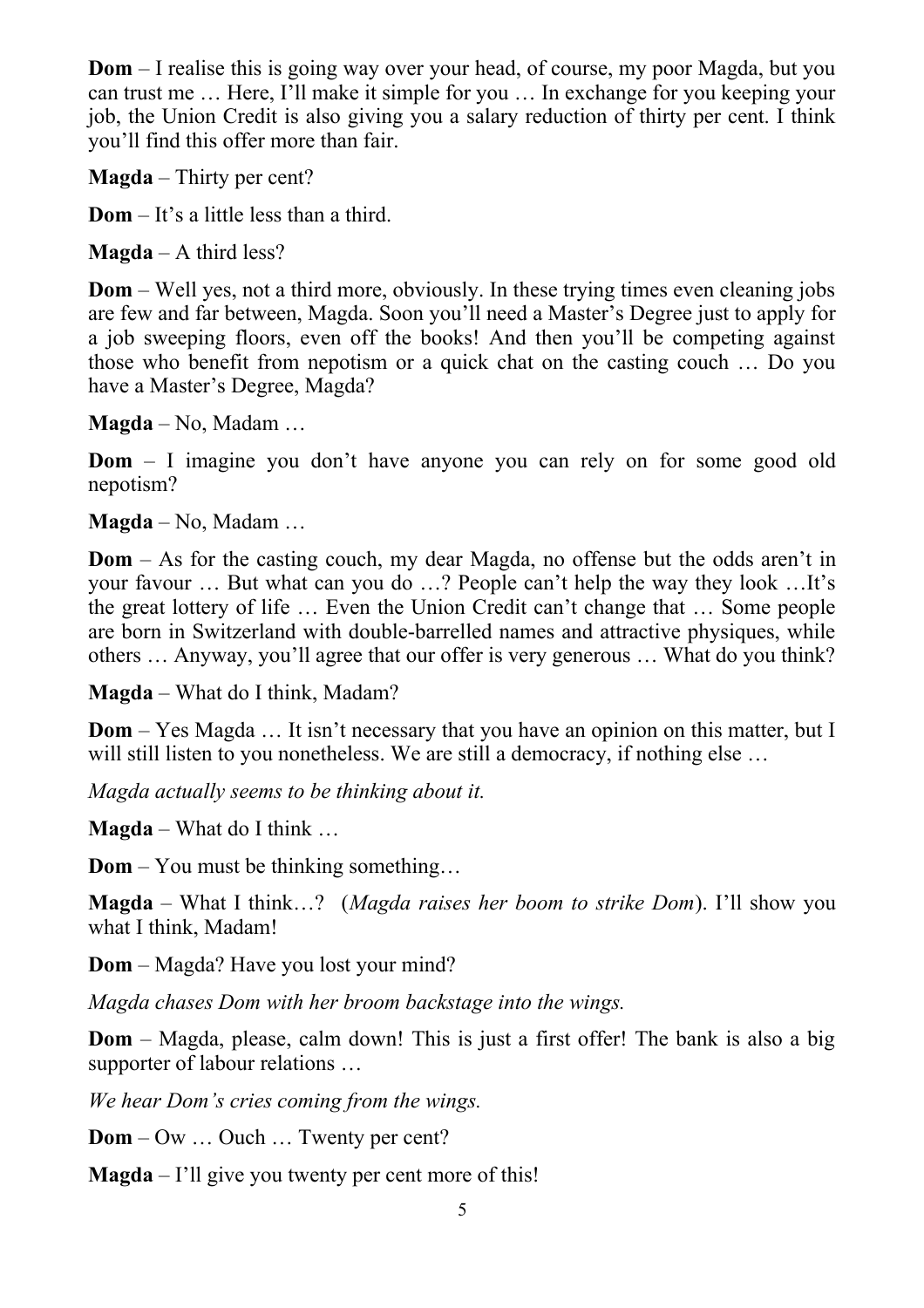**Dom** – Ten per cent?

**Magda** – Ten per cent raise?

**Dom** – Well, I mean …

*They both come back on stage. Magda is keeping Dom in check with her broom, ready to strike again.* 

**Dom** – Very well Magda ... Knowing how and when to end a negotiation is a skill and I can see your counter offer is not negotiable … We have a deal … The Union Credit agrees to your request for a ten per cent raise …

**Magda** – Very well, Madam.

**Dom** – Having said that, I like your tough negotiating style … At the bank we like to leverage our employees' strengths … And you, Magda, have quite a strong personality …

**Magda** – Thank you, Madam …

**Dom** – Would you be interested in a training session, paid for by the bank of course, to allow you to join our repo team? Like I said, we're in a financial crisis and there's more and more clients defaulting on their payments …

**Magda** – I think I missed a spot …

*Dom steps back, out of reach of the broom.*

**Dom** – Consider the matter closed, Magda. I'll leave you to your sweeping …

**Magda** – Thank you, Madam.

*Dom leaves under Magda's attentive gaze who is keeping an eye on her.* 

*Optional musical break, with songs and/or choreographed dancing. As a suggestion, inspiration can be taken from the Punch and Judy universe. Dom changes her mind, turns around and walks back to Magda in a slightly mechanical fashion and Magda hits her with the broom, Punch and Judy style. Dom and Magda leave the stage.*

*Black.* 

**Sam** – It's just right through here … This is your office, Sir.

**James** (*astonished*) – My office? Are you sure?

**Sam** – It's a little impersonal, I know. But you could add a personal touch by hanging a couple of paintings …

**James** – Why not …

**Sam** – Mind you, I don't recommend flowers, in pots or in vases.

**James** – Ah, yes …

**Sam** – Actually, anything that someone might want to throw at you.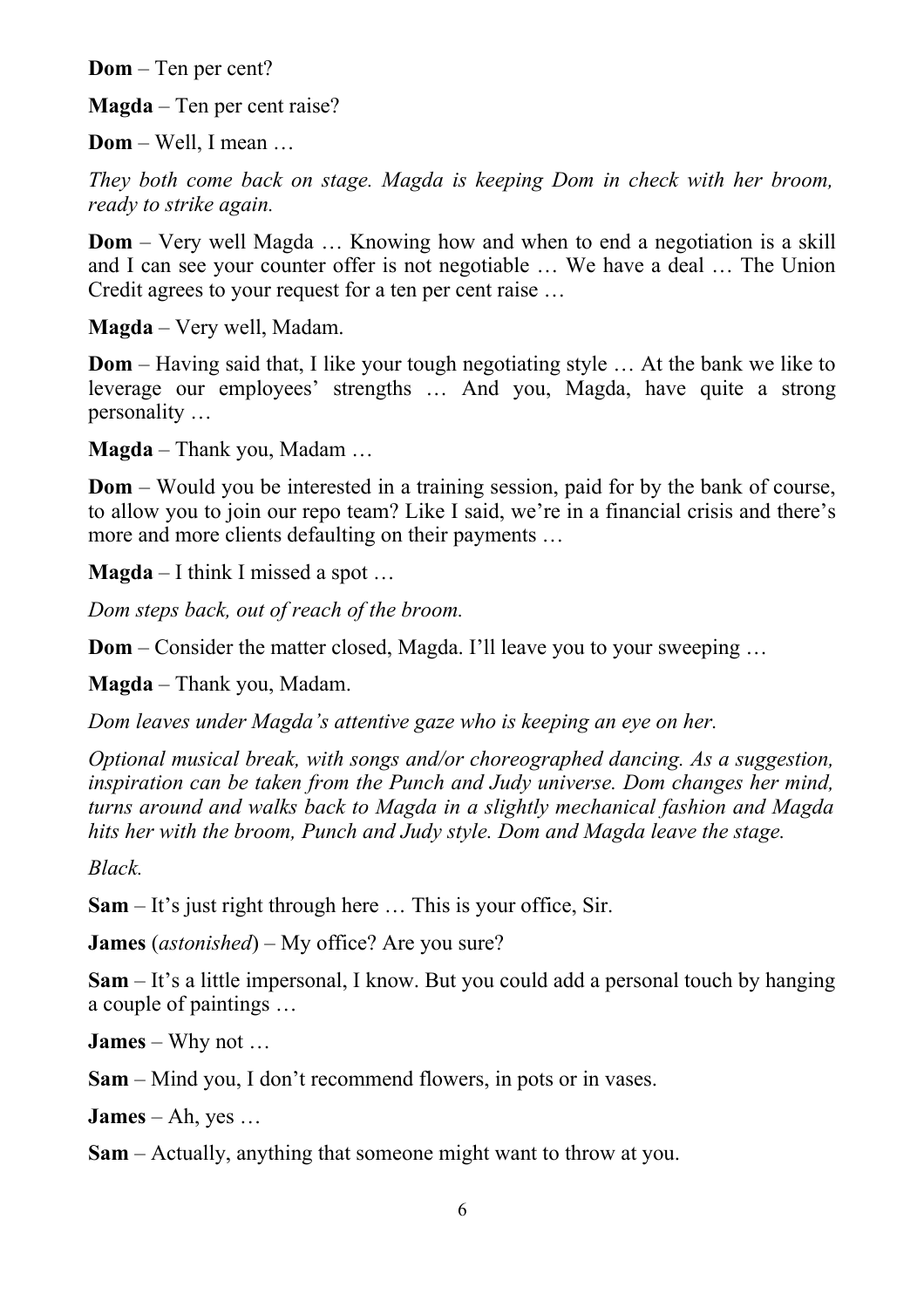**James** (*surprised*) – Naturally…

**Sam** – And of course, never leave a stray letter opener on the desk, or even a stapler.

**James** – My wife hates it too when I leave my things lying around …

**Sam** – Or anything that could be used as a blunt object.

*James looks at her, worried*

**Sam** – Mistress Dom will explain.

**James** – Mistress Dom?

**Sam** – Mrs. Dom, the manager. She's the one who hired you. She's not here yet, she should arrive shortly.

**James** – Very well ... But what does your company do, exactly ...?

**Sam** – Estate management.

**James** – Right …

**Sam** – Let's say that we help rich people become even richer.

**James** – An honourable mission … And are you successful …?

**Sam** – Not every time, unfortunately… That's sort of why you're here, isn't it?

**James** – Oh is it? I don't really know actually … The Job Centre sent me here … Are you sure this isn't a mistake?

**Sam** – A mistake? What a strange idea …What makes you think that?

**James** – Let's say I don't think I'm the person that you …

**Sam** – There's no mistake, rest assured Mr Carpeter.

**James** – Carpenter …

**Sam** – I have your file right here and your profile is a perfect match for what Mrs Dom needs from someone in this position …

**James** – My profile ... I didn't even know I had one ... It's unusual for hiring managers to even be interested in me …

*The assistant opens the file and glances at it.*

**Sam** – Let's see … You' re an actor, unemployed for about 2 years …

**James** – Almost three, technically …

**Sam** – The psychological profile from the Job Centre describes you as actively disengaged, submissive, with low self-esteem and a tendency to feel guilt.

**James** – And that's the profile you're looking for?

*She clearly prefers not to answer.*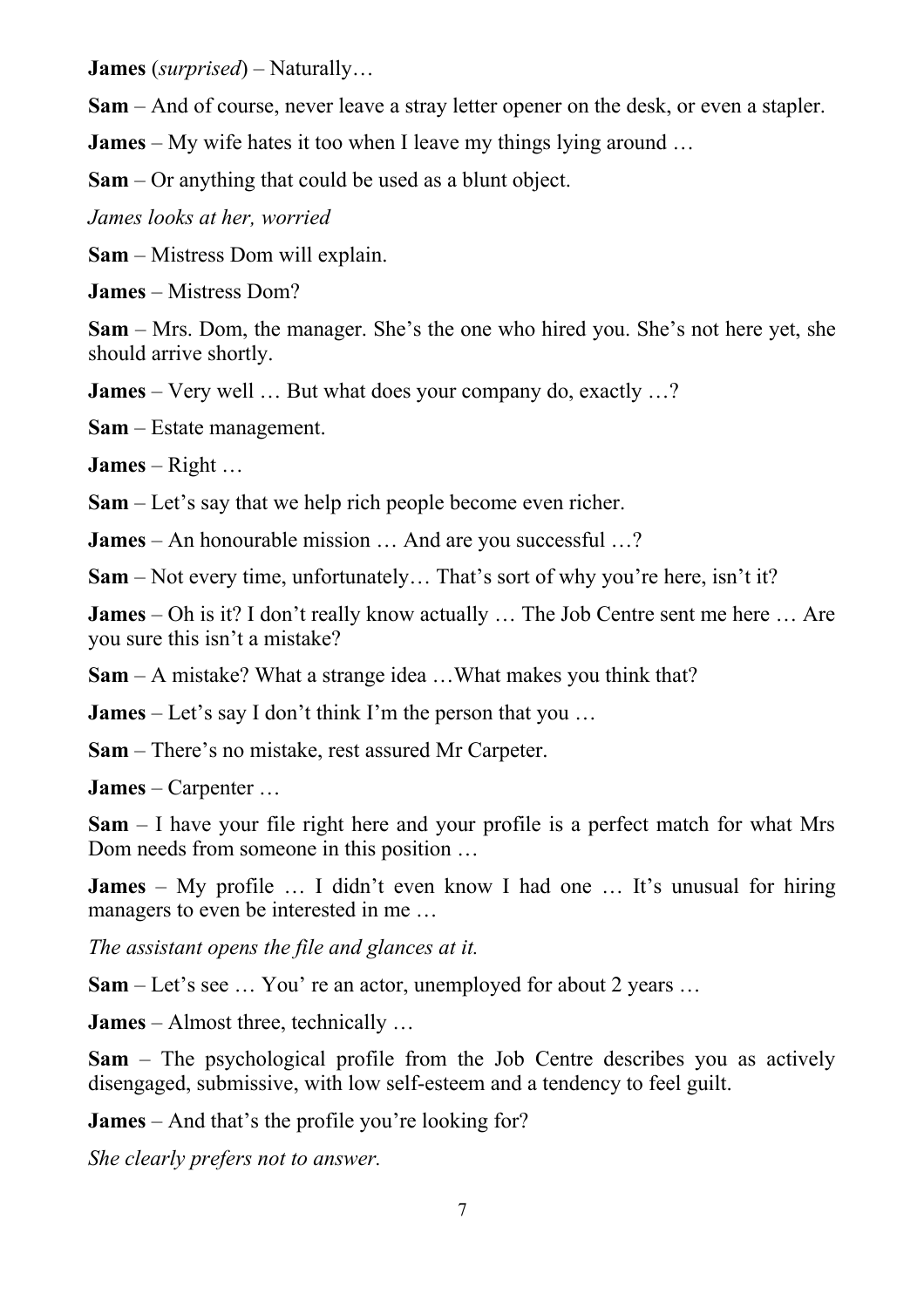**Sam** – I'll bring you the company handbook a little later if that's alright? Would you like a coffee, Mr Carpeter?

**James** – Thank you, I'm afraid I won't be able to sleep… I mean … That it'll keep me from a good night's sleep. Later. Tonight.

**Sam** – Very well. If you need anything, I'm right next door. Just use the intercom.

**James** – Oh, because there's a … Just like in those old black and white films …

*She shows him the button on the phone.*

**Sam** – But ours is in full Technicolor as you can see … It's the green button.

**James** – Perfect …

**Sam** – Only use the red button in case of extreme emergency.

*James tries a joke to relax the atmosphere.*

**James** – I see, that's the alarm button.

**Sam** – Exactly … But be careful, just like in trains, there is a penalty for improper use.

*James doesn't know whether she is joking or not.*

**Sam** – I'll let you settle in.

**James** – Thank you …

*She leaves the room. He looks at the desk, not really quite sure what to do next. He stands facing the portrait of the man above the side table with a confused look on his face. He then looks at what he thinks must be a flask, picks it up and hesitates.*

**James** – Maybe a coffee wouldn't hurt after all, I could use a little stimulation. *(He looks around the office again)* No cup… *(He unscrews the cap)* Maybe I'm supposed to use the lid … *(He pours the contents of the supposed flask in the lid, but ashes come out)* Shit, what is that...?!

*Sam enters the room. He tries to put the lid back on quickly, but spills the ashes that were in it. The ashes make a puff of dust that he tries to dispel by waving his hand. Sam looks at him reproachfully. He looks like a child being told off.*

**James** – I'm sorry, I ... What is this thing? The genie's bottle? I was half expecting to be asked for my three wishes.

**Sam** – Trust me, there's no genie in there. But I would still advise you to keep your hands off of it… *(With a worrying look)* Mrs Dom wouldn't like that … *(Displaying her authoritative smile once again, she hands him a notebook)* Here's the company handbook …

**Jerome** – Thank you …

**Sam** *(leaving the room)* – By the way, Mrs Dom called, she's running a little late.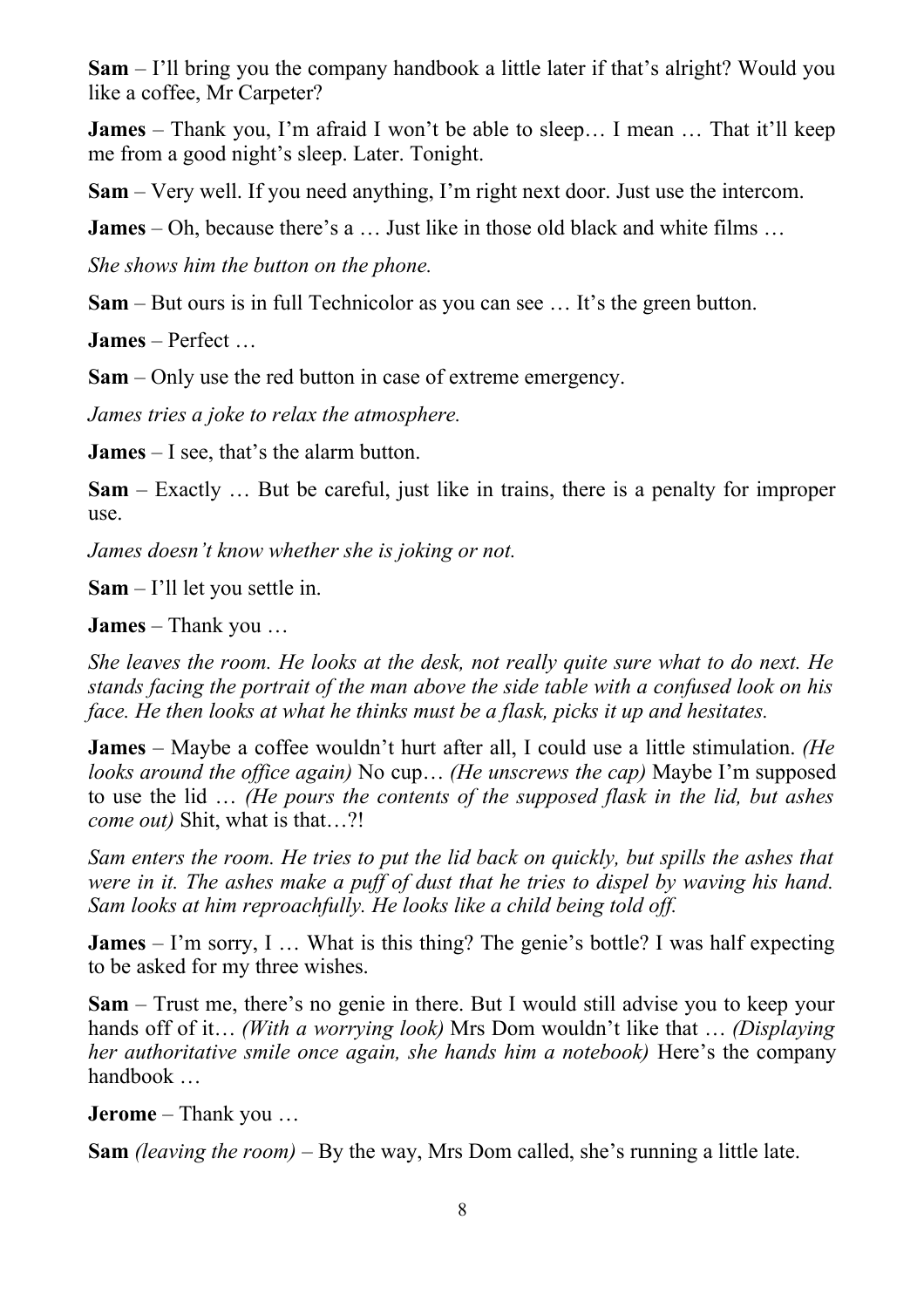**James** – Very well.

*Sam leaves the room. Feeling more and more awkward, James walks around the office and tries to sit on the chair. Surprised by its depth, he repositions himself to sit in a more dignified manner. He places his elbows on the desk and tries to look like a CEO. He picks up the phone to look busy. He tries to move the phone but realises it is screwed to the desk. Out of things to do, he yawns and chooses a more comfortable position with his feet up on the desk. After a while he falls asleep. He is woken suddenly by the phone's aggressive ringing. Surprised, he falls off the chair. He pulls himself up and manages to pick up the phone.*

**James** – Yes? ... No, no ... Yes, yes, put her through, thank you ... Hello, honey? Yes, yes, everything is going well, don't worry … *(Trying to joke)* Well, I haven't been laid off yet … Although I haven't seen the manager yet either … Actually, I haven't actually done any work yet ... My job? Listen, in truth I forgot to ask ... I assume Mrs Dom will tell me … Yes, that's the name of the boss lady… I don't know if it's a first name or a surname … Alright, I'll call you as soon as I know more … Yes, alright, calm down! I'll call you. OK. Bye.

*He hesitates for a second then presses on the green intercom button.*

**James** – Sam? It's James … James from the office next door … Oh right, next time I'll remember I don't need to introduce myself when I use the intercom … I just wanted to ask you, er … I'd love a coffee in the end, if that's not too much trouble … Milk or sugar? Hmmm … Let's say three sugars if that's not too greedy. Thank you very much Sam …

*The next second Sam arrives with the coffee.*

**James** – Well ... That is quick service ... You are more efficient than the genie in that flask …

*Sam looks at him sideways before putting the coffee on the desk, then looks at him with a helpful face.*

**Sam** – Can I get you anything else?

**James** – No, thank you, that is all … *(She's about to leave)* Well, actually … *(She turns to face him)* Can I ask you a question?

**Sam** – Of course …

**James** – What's my job, exactly?

**Sam** – Your job?

**James** – What I am supposed to do?

**Sam** – Do?

**James** – I'm obviously not being paid to stand around? Not that it would be a problem, mind you …

**Sam** – You're here to be helpful, Mr Carpeter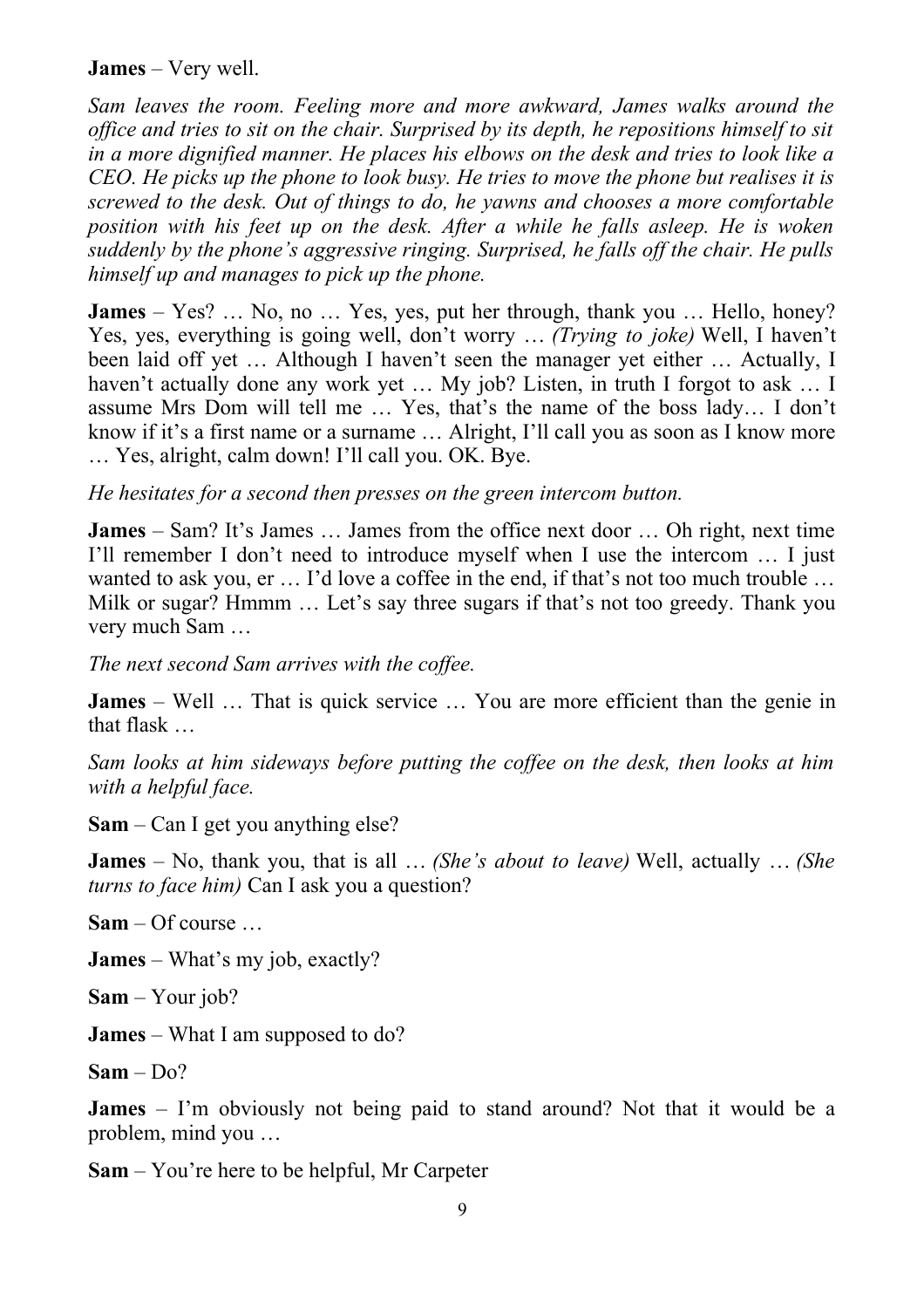**James** – Helpful in what way?

**Sam** – Let's say, in a sort of customer support way.

**James** – I had no idea estate management companies provided …

**Sam** – Mrs Dom will explain this much better than I can.

**James** – Alright.

**Sam** – Is there anything else you'd like to ask, Mr Carpeter?

**James** – Er, no … Actually, yes … Who is the man above the flask?

**Sam** – The flask?

**James** – In the portrait!

**Sam** – Oh… Him…

**James** – Is he the employee of the month?

**Sam** – It's your predecessor.

**James** – And where is he now?

**Sam** – In the flask.

**James** – Pardon?

**Sam** – It's a funeral urn.

**James** – Oh, I see ... Oh, right ... It's ... And what did he die of, this wonderful man? That earned him a domestic cult like that …

**Sam** – He died in the line of duty.

**James** – Line of duty?

**Sam** – Which is now your line of duty.

**James** – Customer support.

**Sam** – That's right.

**James** – Was it a work-related accident?

**Sam** – Yes, you could say that. Anything else?

**James** *(stunned)* – No, that's it for now, I think …

*Sam leaves. James stands in front of the portrait which he examines with a newly worried look. Then he picks up the urn tenderly.*

**James** – So it wasn't coffee grounds …

*The large red button starts blinking and an alarm rings. Panicked, James runs to the desk but doesn't have time to pick up the phone. An executive-looking woman bursts into the room as the alarm stops.*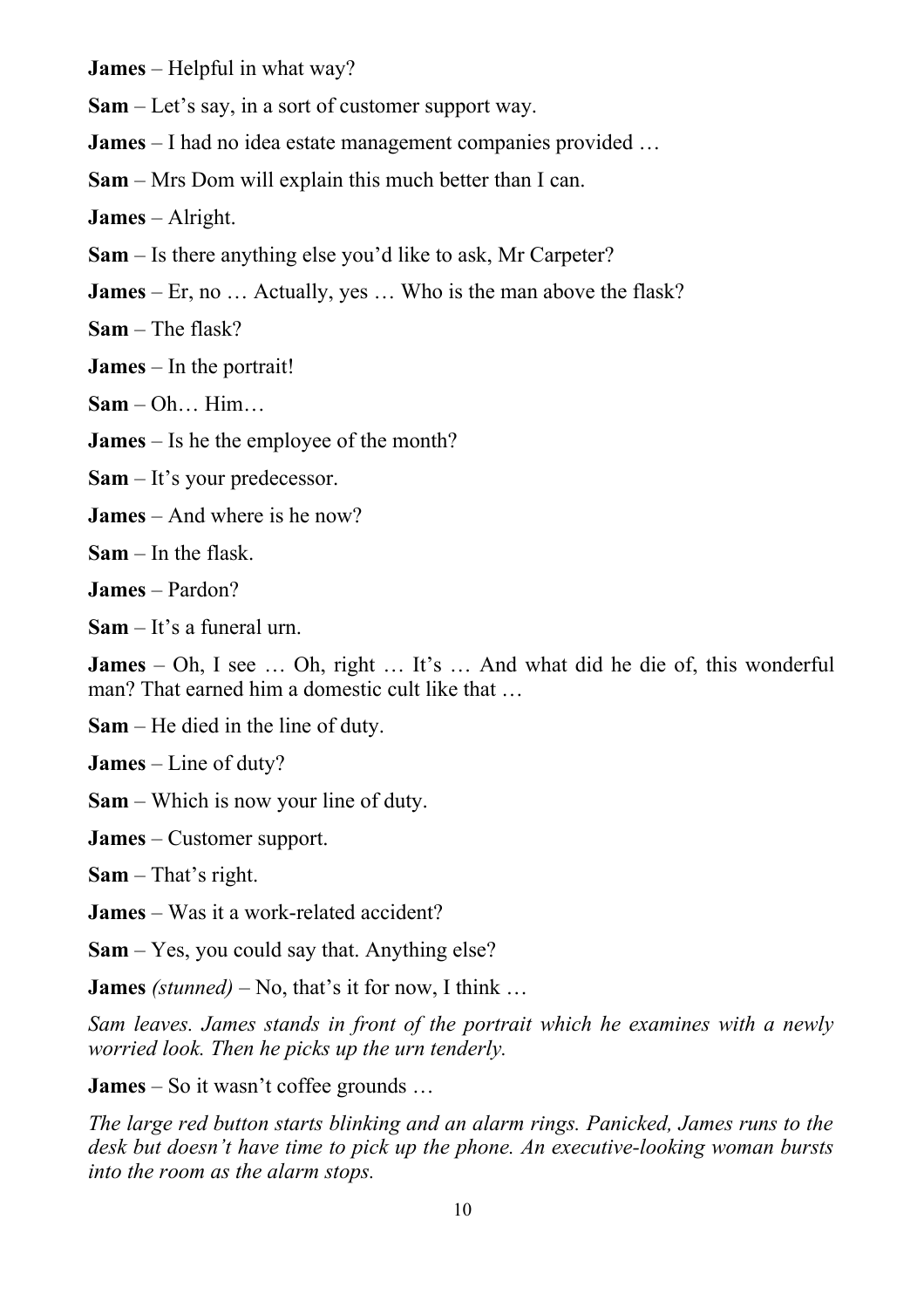**Dom** – So it's you.

**James** – Yes, well…. Me?

*She slaps him hard across the face, straight up.*

**Dom** – And that's just for starters.

**James** *(aghast) –* Good morning.

**Dom** – Are you a liar or an imbecile? Which one is it…?

**James** – Which one what?

- **Dom** Are you dishonest or incompetent?
- **James** I ... I don't know ... Do I really have to choose...?
- **Dom** That's all you have to say?

**James** – Well, I…

**Dom** – Do you want another one…?

**James** – Er, I'd rather not … If it can be avoided …

**Dom** – Do you know how much this is all going to cost me…?

**James** – I'm really sorry…

**Dom** – He's sorry … Are you fucking with me?!

**James** – I assure you that …

- **Dom** Let me guess, you're going to tell me it has nothing to do with you.
- **James** I wouldn't go that far, but …
- **Dom** That's just the way the cookie crumbles, is that it?

**James** – It's true that ... But ... What are we talking about, exactly...?

**Dom** – That's right, pretend like you don't know…

**James** – I'm sorry.

**Dom** – So what do we do now…?

**James** – I don't know …

- **Dom** Do you have a solution to suggest…?
- **James** None whatsoever …

**Dom** – You really are a loser.

- **James** Yes, that's what my wife says …
- **Dom** But of course that doesn't keep you awake at night, does it?
- **James** Can I offer you a coffee…?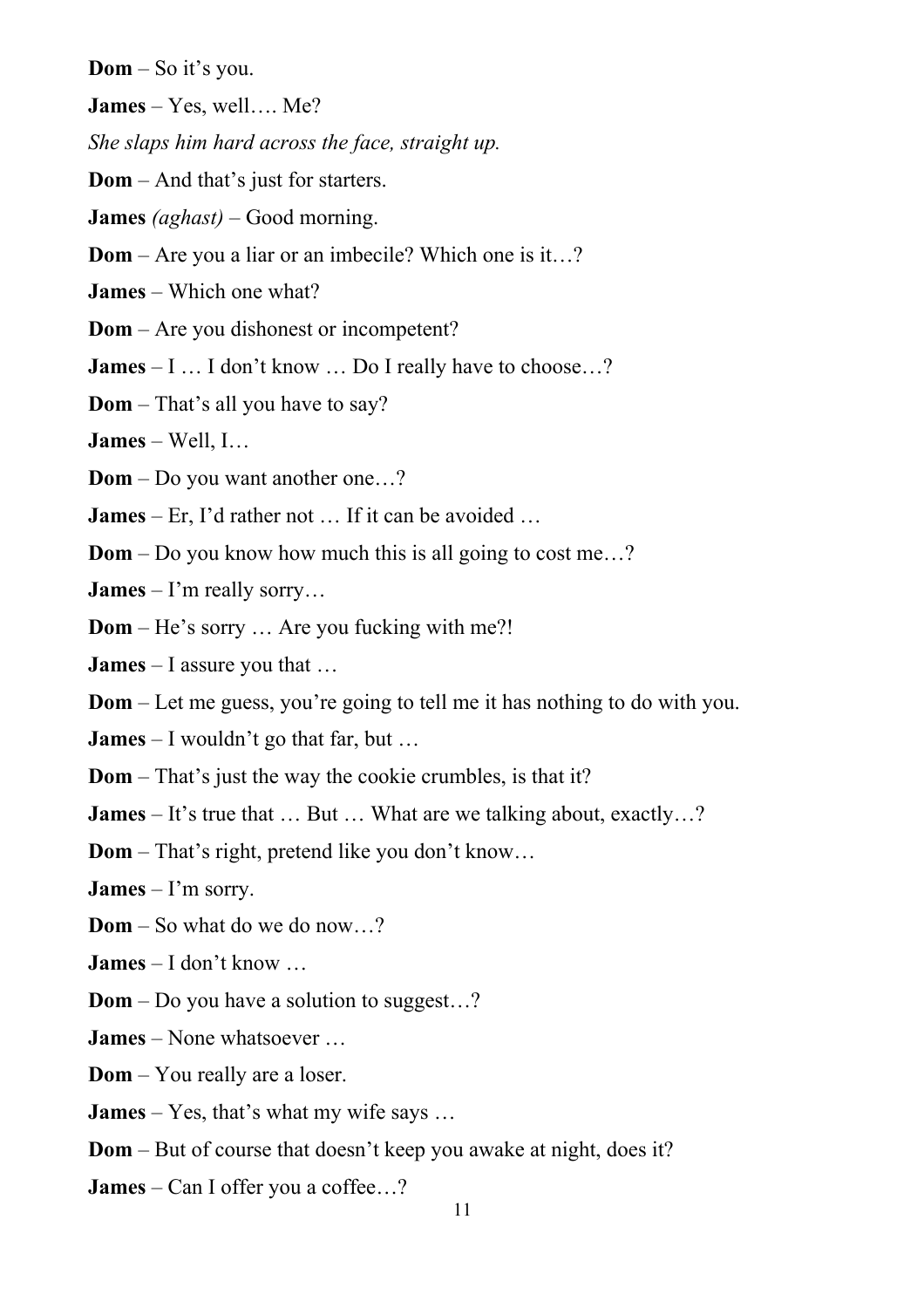**Dom** – Nice try … But it'll take a lot more than that.

**James** – Oh, I wasn't trying to …

**Dom** – And you won't get away with it, believe me.

**James** – I promise…

**Dom** *(changing her tone)* – It's a strange saying, don't you think?

**James** – Which saying?

**Dom** – You won't get away with it … When you leave, why would you want to take that with you, best to leave all the baggage behind.

**James** – Yes … I imagine you'd want to leave everything behind …

**Dom** *(pulling herself back together)* - Don't try to change the subject!

**James** – I'm sorry,  $I...$ 

**Dom** – You're an idiot.

**James** – Well, actually … I only just started, and …

**Dom** – You only just stared being an idiot...?

**James** – Yes, in a way.

**Dom** – I predict a long and prosperous career…!

**James** – Thank you…

**Dom** – We'll see each other again, Sir … And sooner than you think …

**James** – It will be my pleasure Madam …

**Dom** – Are you taking the piss…?

*Dom hesitates as if she was looking for something. She moves towards the portrait, takes it down and smashes it over James's head, then leaves the office, fuming. James stays put, aghast, with the portrait's frame on his shoulders. Sam returns, acting as if nothing was out of the ordinary, to pick up the empty cup of coffee.*

**Sam** – Everything okay, James?

**James** – Er, yes, thank you …

**Sam** – Do you want another coffee…?

**James** – No, thank you …

*Sam looks at him and sees the frame on his shoulders.*

**Sam** – Here, let me… *(She goes to him and removes the frame, which she hangs back in its original position)* Don't worry, we'll replace it. We're used to this.

**James** – Used to this? But ... who was that crazy bitch...?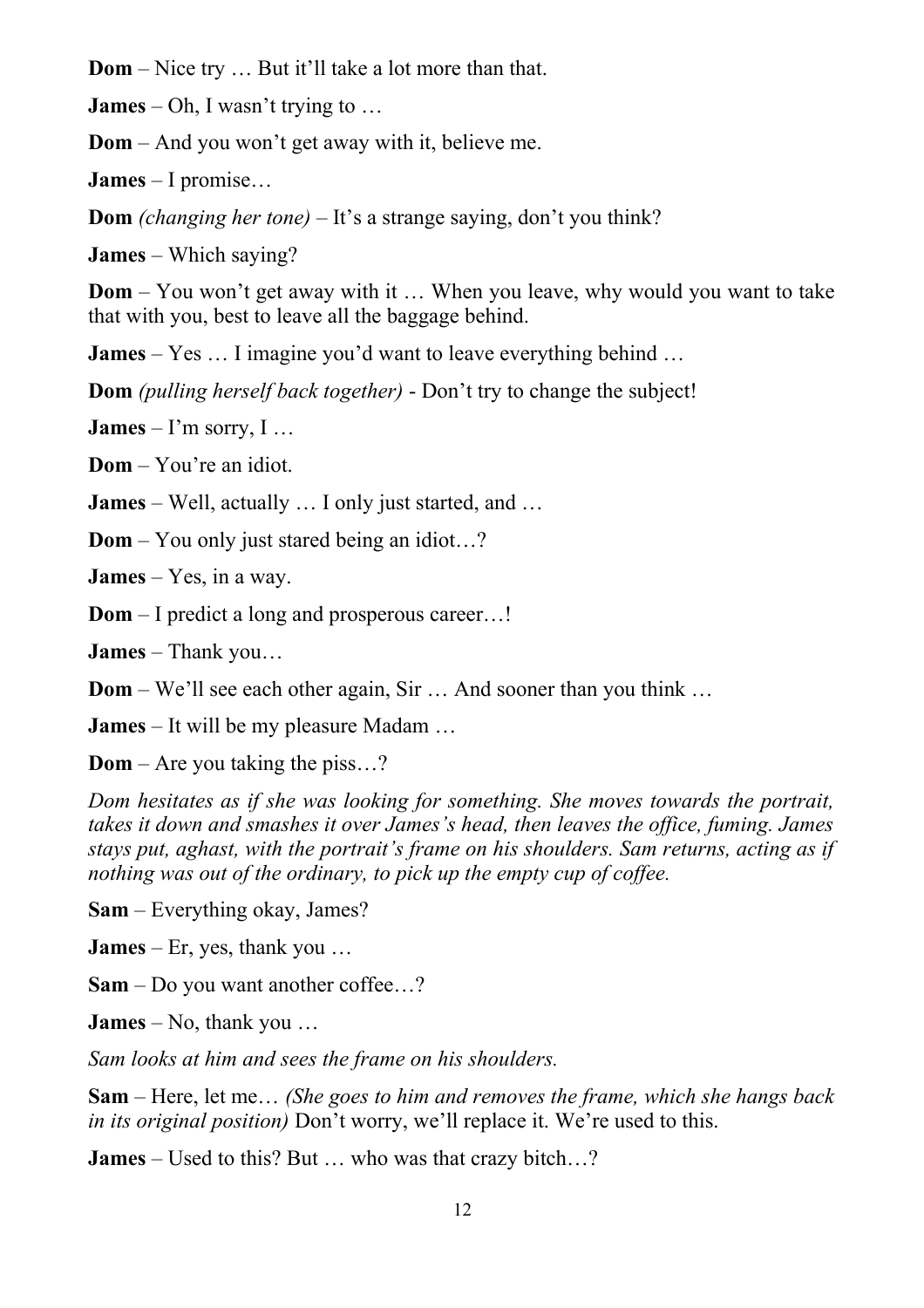**Sam** – Oh, that … Well, that was … that was your first appointment.

**James** – My first appointment?

**Sam** – Mrs Dom will explain.

**James** – Alright, that's enough! Never mind Mrs Dom and her explanations! I'm not here to receive physical and verbal abuse!

**Sam** – But … of course you are.

**James** – Pardon?

**Sam** – That's exactly why you're here, Mr Carpeter. Like your predecessor.

**James** – To receive insults and blows?

**Sam** – It's all part of the job …

**James** – What job …?

**Sam** – The one you're being paid for…!

**James** – And if I refuse?

**Sam** – We can't pay you to just sit around, Mr Carpeter. Be reasonable … I have to remind you that you have no skills or competencies whatsoever. You're an actor …

**James** – Very well … In that case, I resign… *(He's about to leave)* I won't stay another minute in this insane asylum …

**Sam** – Please, can you at least wait until Mrs Dom returns? *(She turns towards the door)* Speaking of which, I think she's on her way …

*Mrs Dom, the customer who just slapped James, comes in. James is startled when he recognises her.*

**James** – You're Mrs Dom…?

**Dom** *(very friendly)* – Very happy to meet you.

**Sam** – I'll leave you to it …

**James** – I don't understand … This is a nightmare…

**Dom** – Forgive me for catching you unawares... this little scene is part of our recruitment process, to test your reactions under real working conditions. Before your first solo flight …

**James** – My first solo flight …

**Dom** – Consider this your final job interview! Interview that you aced, by the way. Congratulations, Mrs Carpeter!

**James** – Thank you, but … Could you please explain what the job is about? Your assistant refused to tell me anything …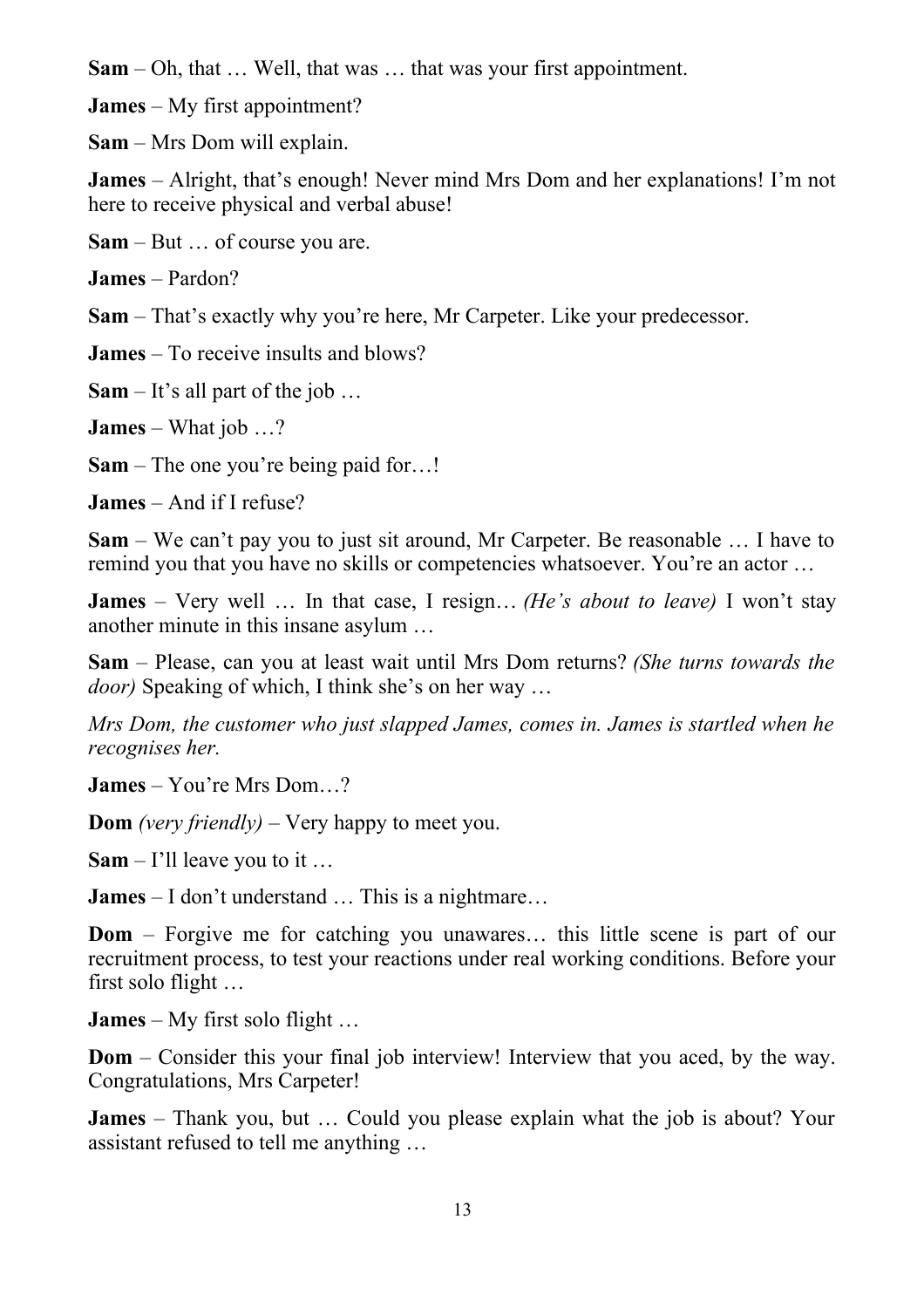**Dom** – Oh, it's very simple. You'll understand immediately. Because I know you're intelligent, Mr Carpeter, even if you look like an imbecile and you don't have any degree to prove that you're not.

**James** – I attended classes at Juilliard's … online …

**Dom** – And believe me it will come in very handy in your new role … As you know, we manage very large estates …

**James** – Yes …

**Dom** – That is, we manage rich women's fortunes and we make them richer by selling them all sorts of financial products, some of which are actually good.

**James** – Only women's fortunes…?

**Dom** – You'd be surprised to learn the percentage of our national wealth that is in the hands of widows. Have you heard of pension funds?

**James** – Vaguely …

**Dom** – Pension funds is retirement money and would you believe that most retirees are widows.

**James** – I see…

**Dom** – So you must also see why we provide such special care to our female customers.

**James** – Of course …

**Dom** – And on top of that, women also have the great advantage of not understanding a thing about the financial products we offer them.

**James** – Actually, I'm not entirely sure I …

**Dom** – Don't worry about it. I'll freely admit that I don't understand all of it either. Actually, no one here has understood any of it for a long time. Not since my husband's death.

**James** – You're a widow?

*She makes a gesture in the direction of the portrait hanging on the wall.*

**Dom** – Alas … My dear husband left us a while back …

**James** – Oh, that was your …

*Dom now looks in the direction of the portrait and notices the damage.*

**Dom** – What happened to him…?

**James** – I was going to ask you the same question…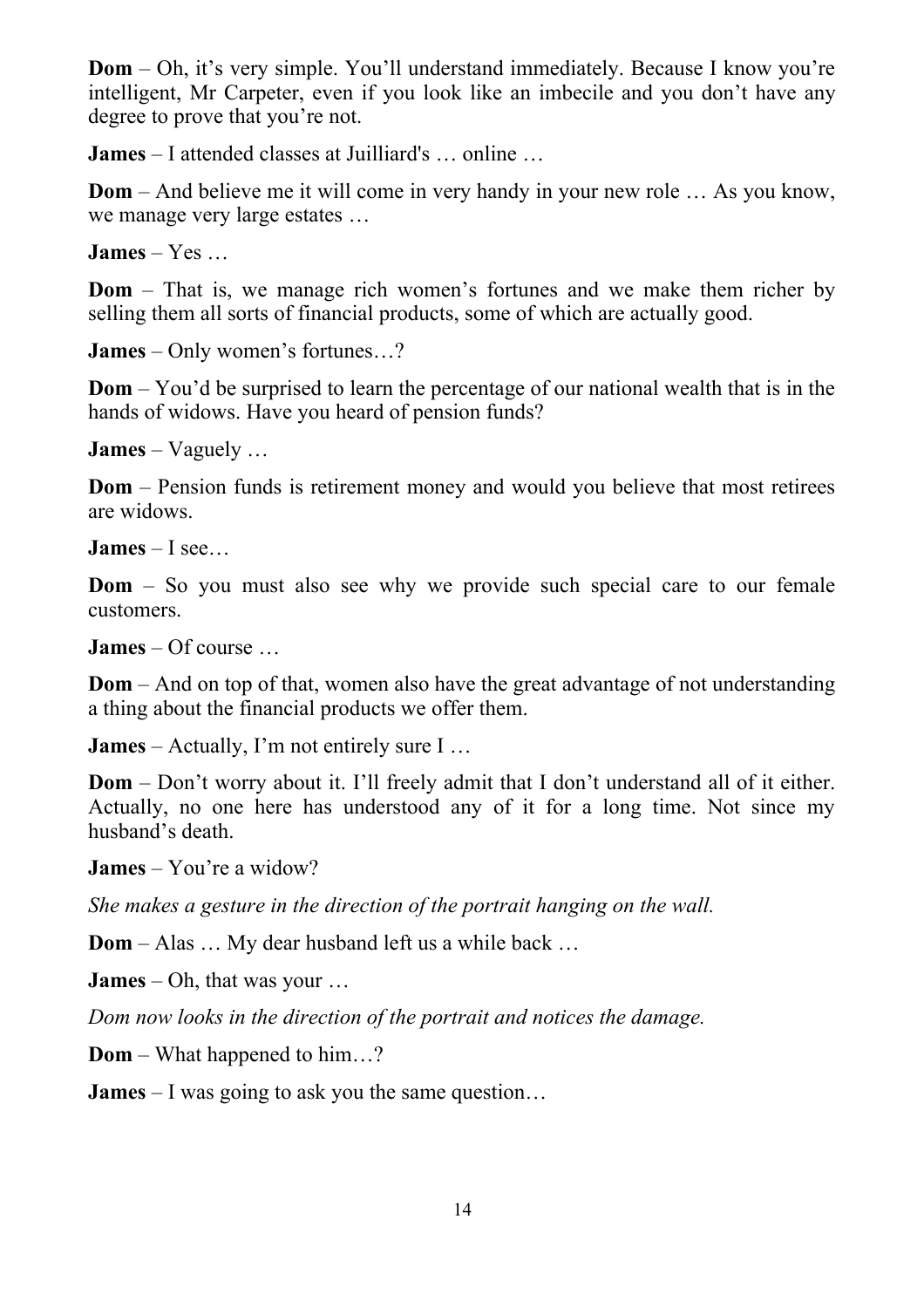**Dom** – Oh that's right ... I got a little carried away earlier ... But you're an actor, you know what it's like … When you're completely in character … Anyway, our typical client has a portfolio full of widow-and-orphan stocks, as they're called in our trade.

**James** – OK …

**Dom** – But financial markets are like casinos: in the end the house always wins. That's what our widows struggle to understand with their aptly named widow-andorphan stock. Do you follow me…?

**James** – I'm trying.

**Dom** – And despite what we imagine, the financial crisis has also affected the rich.

**James** – Of course …

**Dom** – And when the rich are less rich, their bank gets poorer.

**James** – Naturally …

**Dom** – Just between you and I, we're facing bankruptcy ...

**James** – You are…?

**Dom** – Naturally the taxpayer will bail us out again, so it's not all bad news for us ... And we've seen worse, haven't we…?

**James** – If you say so …

**Dom** – But the widow holding those widow-and-orphan stocks, she'll never see her money again. So you can understand that she needs a way to express her disappointment.

**James** – That's perfectly normal.

**Dom** – To take it out on someone.

**James** – Uh huh …

**Dom** – And that's where you come in …

**James** – Me?

**Dom** – Look at it like being a sort of sparring partner for ruined millionaires who feel the temporary urge to hit someone in the face.

**James** – Sounds more like a punching bag than a sparring partner…

**Dom** – Come on, James! A big boy like you! They're just a bunch of weak women after all…!

**James** – No really, I don't think I'm the man you're looking for ...

**Dom** – May I remind you that you signed an agreement, Mr Carpeter…

**James** – Why don't you meet the clients you ruined yourself?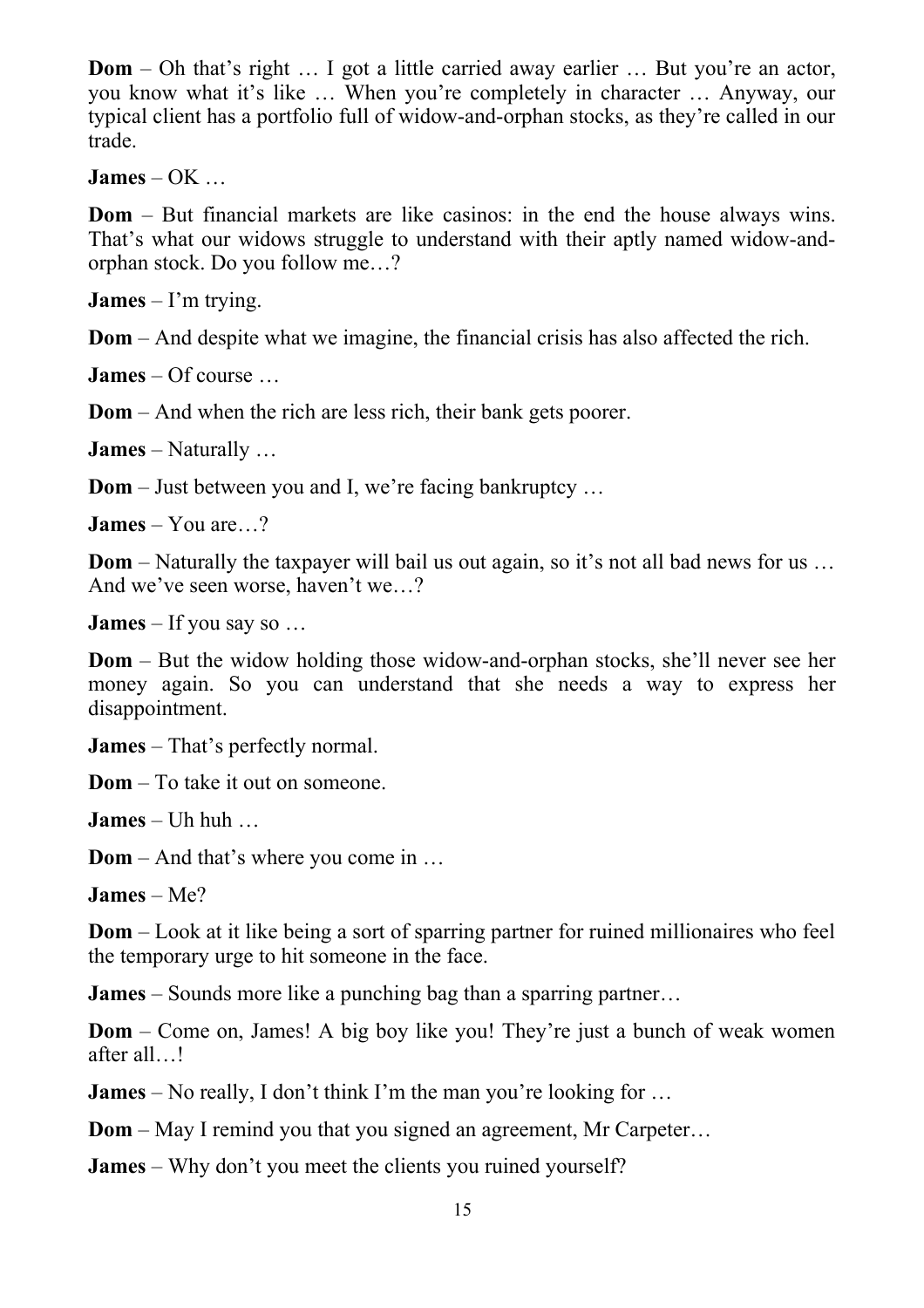**Dom** – But because as the director of this branch I represent the continuity of the financial institution. I am responsible for everything, but like bankers or priests, I can't be guilty of anything except of deeply compromising the credibility of those operating above me. The survival of our company depends on it, Mr Carpeter. In fact, the very fabric of our society depends on it! The Good Lord cannot possibly be made responsible for anything. It's up to the ones at the bottom of the ladder to pay for everyone else. And the lowest we could find on the humanoid ladder who could still wear a suit without having to lengthen the arms, is you James! An unemployed actor!

**James** – And your husband…?

**Dom** – My husband had a really stupid face, a little like yours.

**James** – I see …

**Dom** – Why don't you stay for your probation period and make a decision at the end …

*James points in the direction of the portrait.*

**James** – If I'm still alive …

**Dom** – Think of your pay cheque and the employment situation in our country ... The financial crisis has also affected the poor, James. Think of your wife. Of your children.

**James** – I don't have any children.

**Dom** – Think of your wife, then. Think of the face she'll make if you come home tonight and tell her you've been fired from your job, on the first day, yet again …

**James** – You don't leave me much of a choice …

**Dom** – I just know you're made for this kind of job, Mr Carpeter. Believe me, I've seen many candidates. You've hit rock bottom, James. At this point you can only go up. Did anyone ever tell you you have a face made for slapping?

**James** – Yes, my wife often says that. But coming from her I don't think it's a compliment …

*Sam comes in.*

**Sam** – Your appointment is here… Shall I ask her to wait…?

**Dom** – Come on, give it a try. You'll see. I'm sure you'll even grow to enjoy it.

**James** – This isn't another test, is it …?

**Sam** – Oh no, this one is a real client. And she doesn't seem happy at all …

**Dom** – Good luck, James. And remember, you're guilty of everything but you are responsible for nothing …

*Dom leaves the room. Sam goes to the side table, turns the 'flask' right side up. She takes the frame down and leaves with it. The red button on the phone starts to blink and the alarm goes off. Margaret, a typical Sloan Ranger barges in the office.*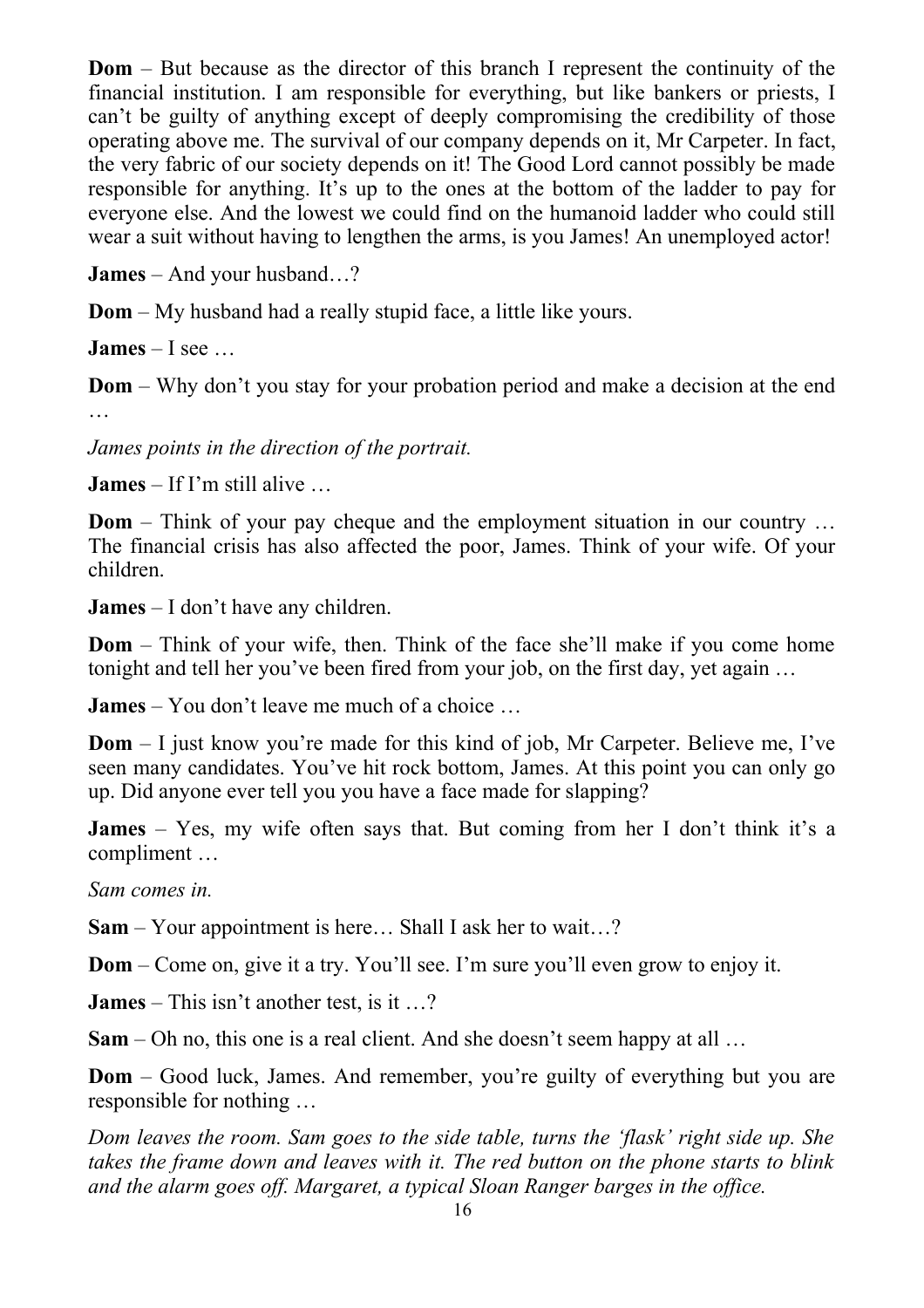**Margaret** – You son of a bitch! You ruined me!

**James** – Please take a seat …

*Margaret looks around, surprised.*

**Margaret** – There's no chair…!

**James** – That's true … Thank you for pointing it out.

**Margaret** – If there was one, I'd use it to bash your head in.

**James** – That's probably why there isn't one.

**Margaret** – No worries, I've come prepared …

*She pulls out a gun from her Louis Vuitton handbag and points it at James.*

**Margaret** – If you believe in God now is the time for a last prayer.

**James** – I think now is a good time as any to press the red button …

*With trembling hands, he presses the red button on the phone.*

**Margaret** – Not so clever now, huh?

**James** – Please be careful … These things can go off on their own …

**Margaret** – Perfect, that's what I'll tell them! But your Honor, the gun went off accidentally…!

**James** – But … what do you want from me…?

**Margaret** – I want you to give me my money back.

**James** – That is not in my power, I'm afraid Madam. Believe me … I am guilty of everything but responsible for nothing.

**Margaret** – Very well, then you'll have my death on your conscience.

*She turns the gun against her temple. He panics.*

**James** – Please don't do that … It's only money after all.

**Margaret** – Three million pounds.

**James** – Oh, right …

**Margaret** – I barely have enough left to live on…!

**James** – How much…?

*Margaret relaxes a little.*

**Margaret** – About ten million.

**James** – Oh, right …

**Margaret** – Ten million doesn't take you very far nowadays, you know …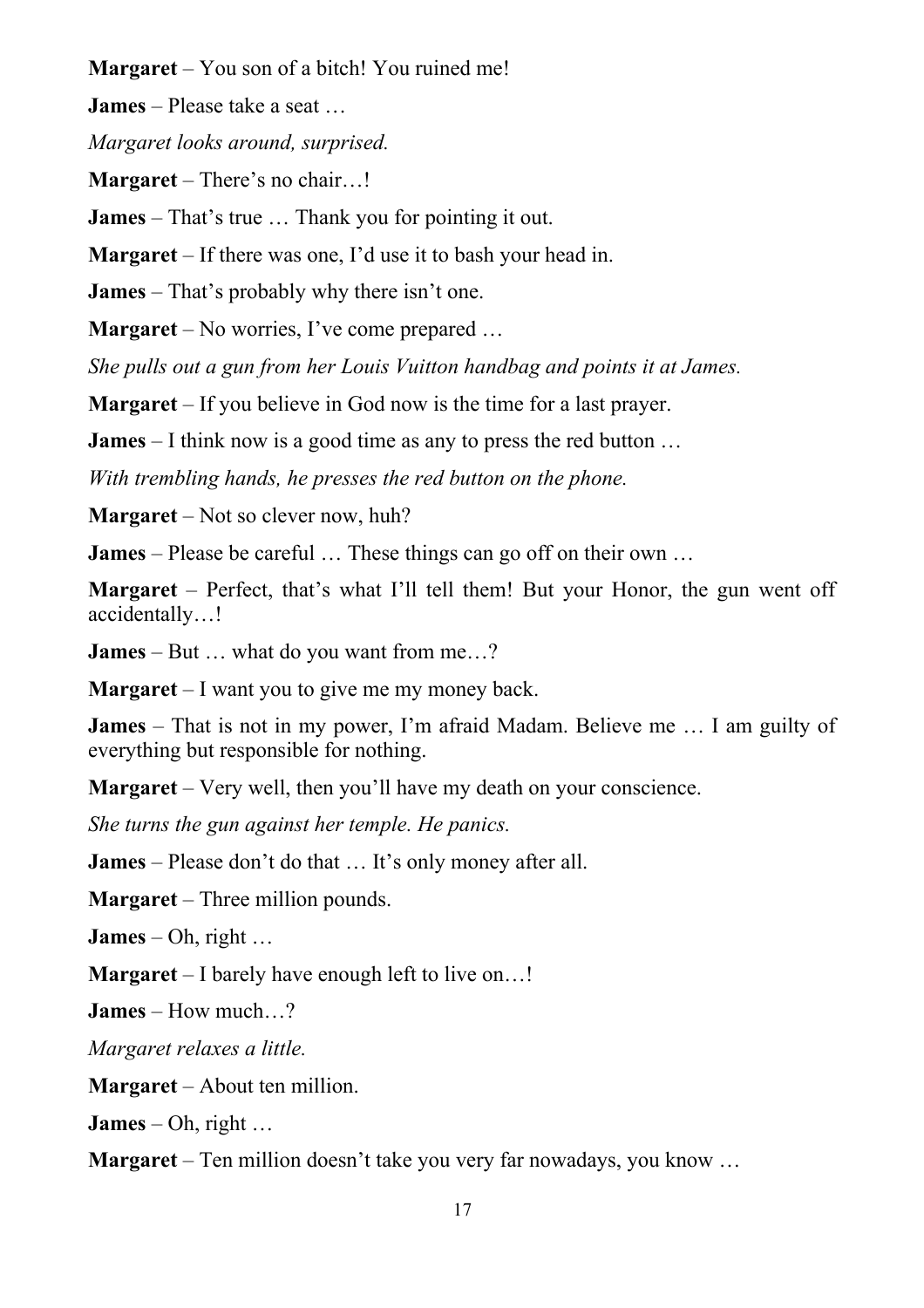**James** – I'm sure …

*Dom enters the room. Surprised, Margaret jumps and places the gun to her temple again.*

**Margaret** – Don't move or I'll blow my brains out…!

**Dom** – Madam, as department manager I want to reiterate our commitment to support you in any way we can.

**Margaret** – Financially too?

**Dom** – More like psychologically. Listen, Genevieve ... Can I call you Genevieve?

**Margaret** – If you want, but my name is Margaret.

**Dom** – You just lost three million pounds so naturally you're in shock.

**Margaret** – That's true.

**Dom** – In fact, you're probably in the same mentally deranged state as a workingclass minimum wage earner who just won the lottery.

**Margaret** – Are you taking the piss…?!

**Dom** – Let me finish! In the same state, but the opposite: you must accept the idea that you aren't as rich as you used to be.

**James** – She still has ten million pounds…

**Margaret** – Stay out of this! This is all because of your incompetency in matters of financial placements! Go on, tell me I'm wrong…?

**James** – I… No …

**Margaret** – See? He admits it! He's an imbecile…!

**Dom** – That's my point, Madam. We are very well aware of the limitations of this spineless and slimy individual, who unfortunately abused the trust we placed in him, as he did yours.

**Margaret** – Pussy.

**Dom** – And although unfortunate legal reasons no one can understand prevent us from firing him, we can at least ensure that he is appropriately sanctioned.

**Margaret** – Oh, yes….? And how …?

**Dom** – First we'll consider corporal punishment. Don't you think his face is begging to be slapped…?

**Margaret** – It is …

*Dom, without warning, turns and slaps James who remains stunned for a moment.*

**Dom** *(to Margaret)* – Go on, don't hold back on my behalf … It'll help, you'll see …

**Margaret** – You think so …?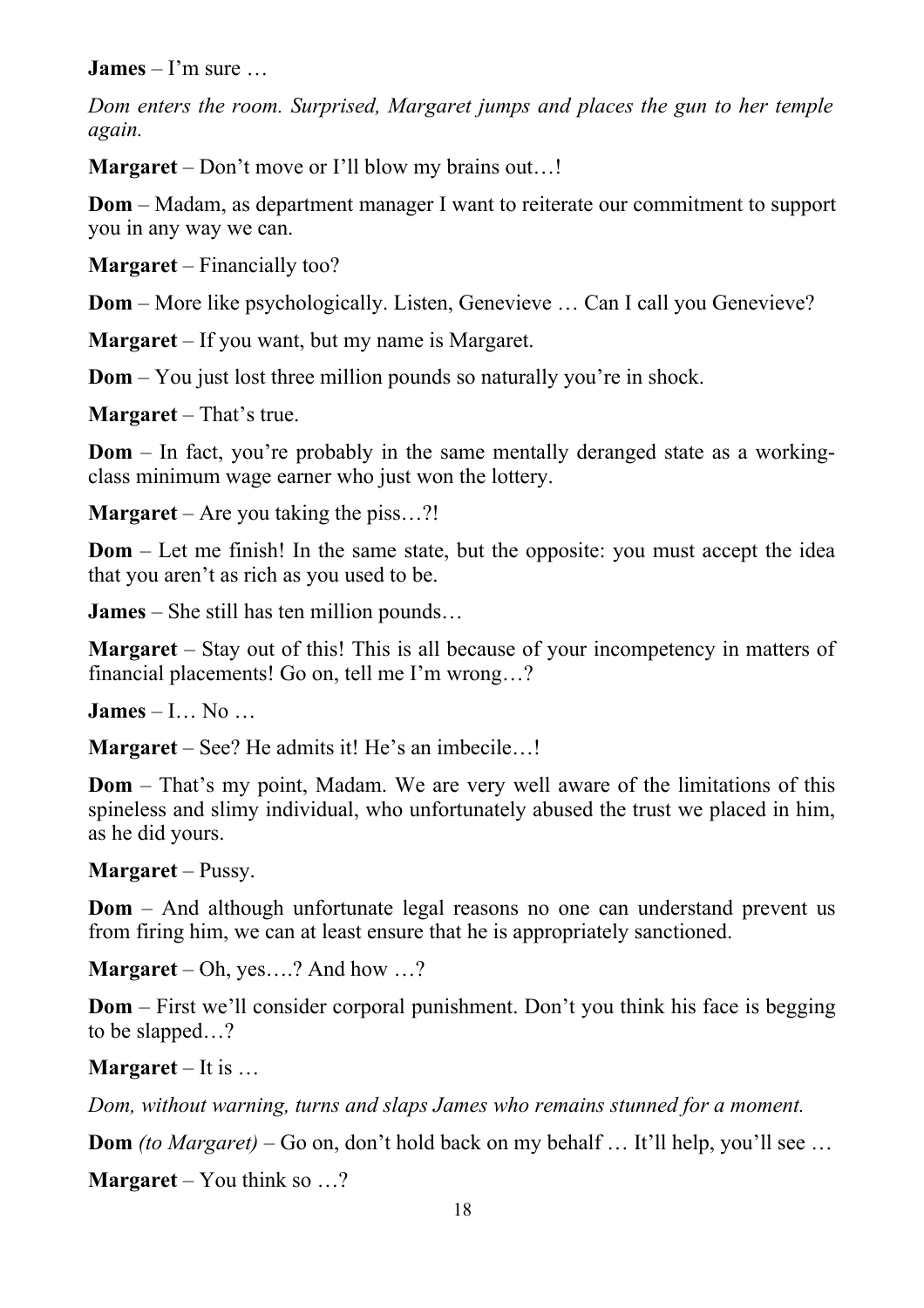**Dom** – Trust me, Madam …

*Margaret also slaps James across the face.*

**Dom** – So …?

**Margaret** – You're right, it does feel good …

**James** – It doesn't feel good to me…!

**Dom** – I wonder if he's not possessed by a financial demon ...

*Dom pulls out a crucifix from her pocket and points it at James.*

**Dom** – Bernie Madoff, the power of Christ compels you! *(To Margaret)* It always works but the effects can't always be seen immediately.

**Margaret** – Don't you think we should burn him, just to be sure? Like witches in the old days…

**Dom** – Certainly, we could consider cremation in the long term...

*Margaret's mobile phone rings and she answers.*

**Margaret** – Yes…? Oh, yes, I'm sorry … No, no, I'll be there in half an hour at the most … Thank you, see you soon … *(Putting her mobile away)* I'm sorry, that was my hairdresser … I forgot I had an appointment this morning … I was so upset …

**Dom** – That's understandable …

**Margaret** – I have to go ... You know how it is ... It's impossible to get an appointment with a good hairdresser … And my daughter is getting married tomorrow … To think that my husband won't be there …

**James** – Why not …?

**Margaret** – Because he's dead! *(To James)* You wait, I'm not done with you … *(To Dom)* Thank you, you were right, I feel a little better.

**Dom** – I am at your service, Madam.

*The client leaves.*

**Dom** – That went rather well, don't you think? For a first solo flight ... Congratulations, you handled it rather well.

**James** *(holding his cheek)* – Oh, you think so…?

**Dom** – Well, you're still alive ... When they are suicidal like this one, you must channel their self-destructive tendencies into positive aggression they can turn against someone else.

**James** – In this case, someone else is me?

**Dom** – I am very proud of you, James. If you continue in this manner, in three months we'll give you a permanent position.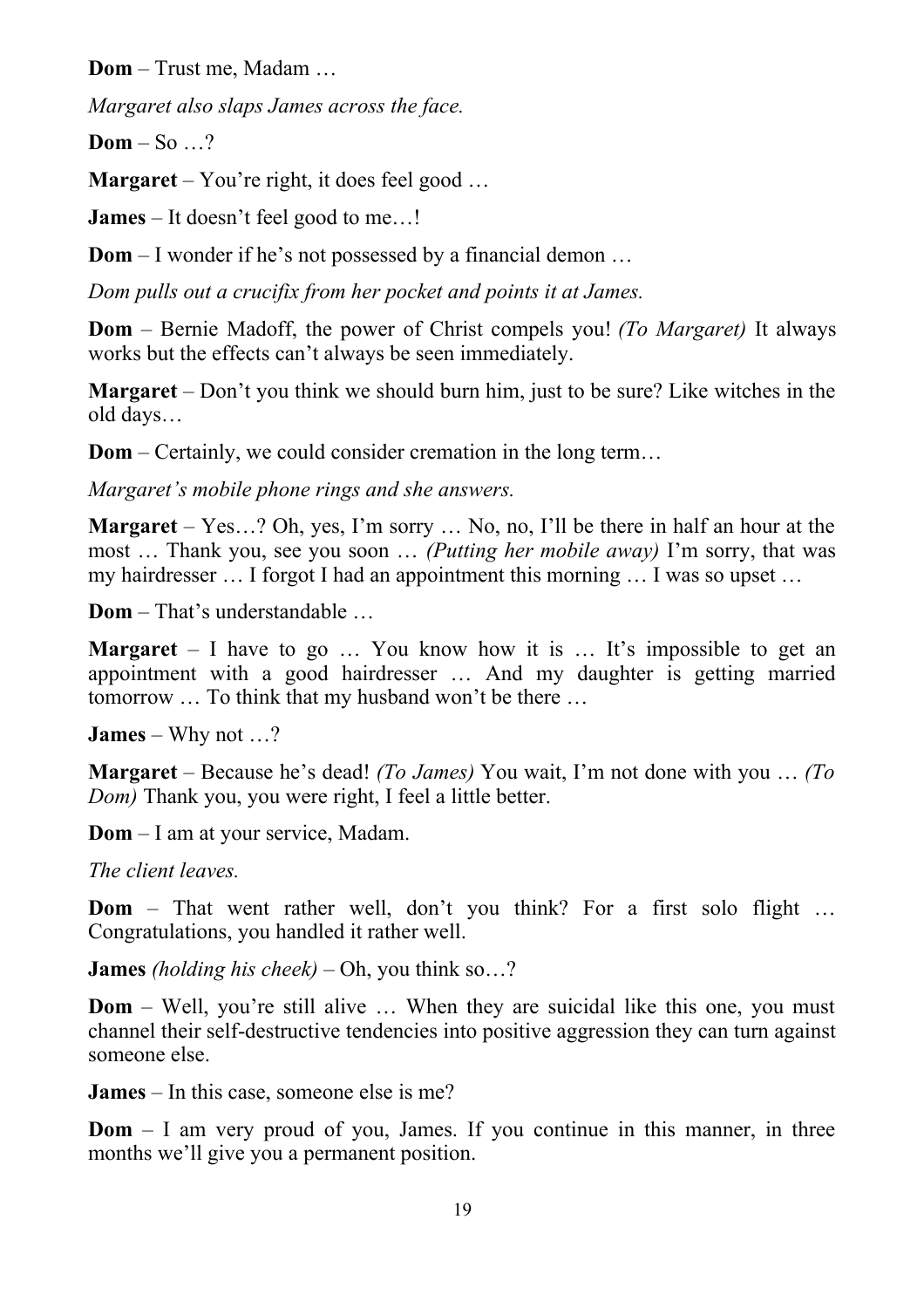**James** – I'm really not sure … Did you not see what happened? She almost killed me…!

**Dom** – But she didn't.

**James** – But she hit me! And so did you!

**Dom** – I'll be honest with you, Mr Carpeter.

**James** – Carpenter.

**Dom** – Given that loser face of yours and your resume that looks like a menu from a food bank, what do you think you can hope to achieve in life…?

**James** – Not much, I know …

**Dom** – I imagine that in your previous jobs you were often blamed for stuff you didn't do?

**James** – My previous jobs …

**Dom** – With your slap-happy face I imagine that over the course of your studies, your teachers must have given you more than your fair share of clips around the ear?

**James** – My studies…

**Dom** – Well, it's no different here but at least you'll get paid for it. And on top of that you'll be aware of the great respect your managers have for you, even if they don't show it.

**James** – But these are life or death situations...!

**Dom** – That's why you will be treated as a hero, James! What am I saying...? A semi-god! I bet that with that teacher's pet face of yours you were also a choir boy, am I wrong?

**James** – No …

**Dom** – Do I need to remind you...? I am the Lamb of God who taketh away the sins of the world! As you accept responsibility for the wrongdoings of our society, you will become our Jesus Christ, James. You already have the initials! That's a sign!

**James** – The initials?

**Dom** – JC! James Carpeter!

**James** – Carpenter.

**Dom** – Whatever, it doesn't change the initials, does it…?

**James** – No …

**Dom** – In truth, Mr Carpeter, you were destined for this scapegoat job. Welcome aboard!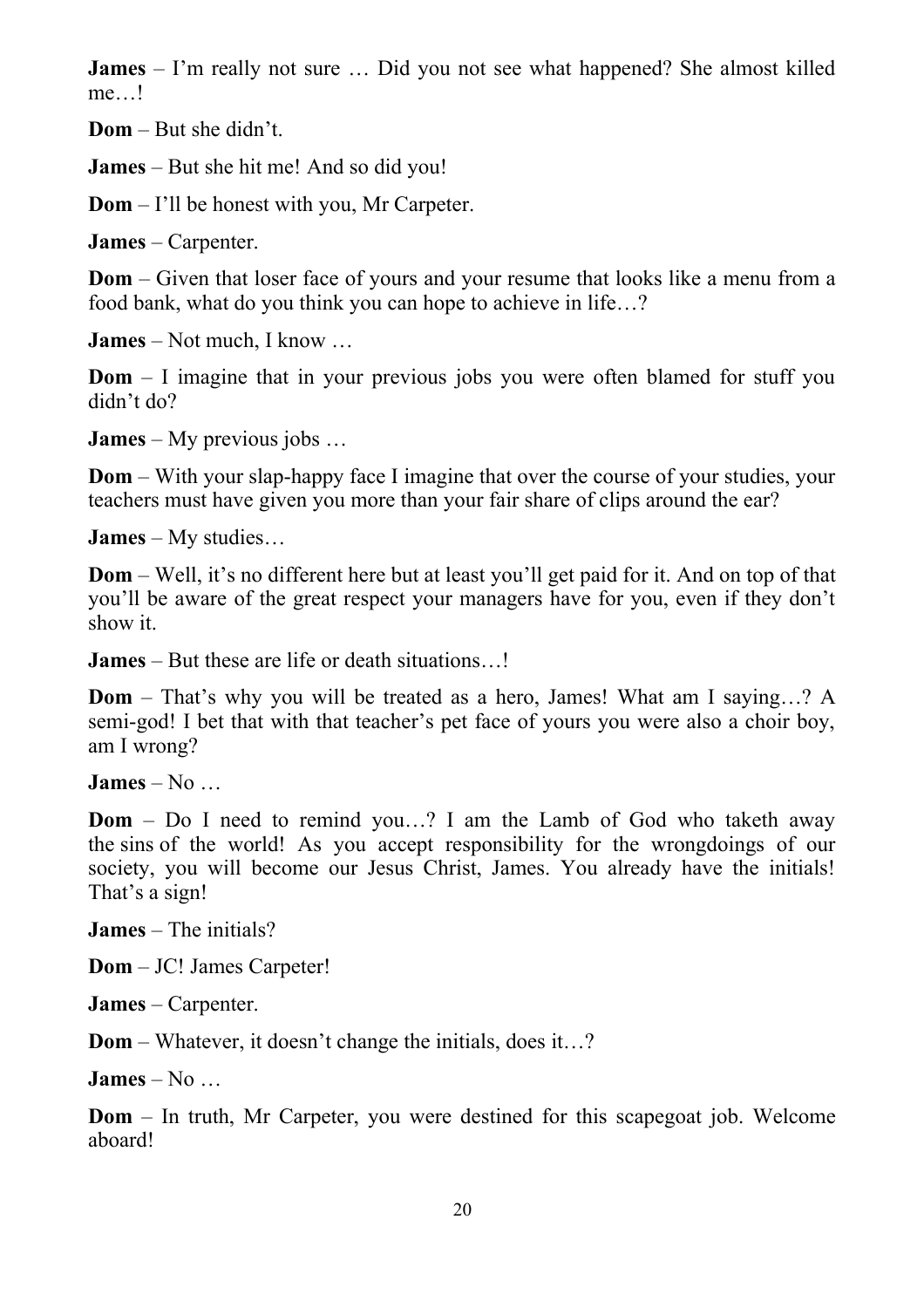*She leaves the room. James falls into his chair, devastated. Margaret returns, followed by Dom. James stands, out of reflex.*

**Margaret** – One last thing …

**James** – Of course …

**Margaret** – You really are a pussy …

*Margaret slaps him across the face again.*

**Dom** – Well, what are you waiting for...? Give her the other cheek...!

*James, in a daze, does so. Margaret slaps the other cheek.*

**Margaret** – It really does make me feel better.

**Dom** – Right? You can also give him a good kick in the butt if you want.

**Margaret** – Is that right?

**Dom** – James …?

**James** *(turning to face her)* – Yes…?

*Margaret takes the opportunity to kick him.*

**Margaret** – Ah, that feels good …

**Dom** – Good bye, Madam, I won't walk you to the door. You know the way out…? Come back whenever you want. Consider this is your home…!

*Margaret leaves.*

**Dom** – She loves you already.

**James** – Do you think she'll come back often?

**Dom** – You remind me of my husband, James. Who knows...? I might even end up marrying you.

**James** – I'm already married …

**Dom** – In any case, congratulations. I am very happy with your performance. You're already a true doormat.

**James** – Thank you.

**Dom** – You'll see, it'll grow on you.

**James** – I don't know ... Getting slapped is one thing but getting shot ... Being a target for unhappy customers, maybe, but I'd like to avoid walking with a bullseye on my back.

**Dom** – Sometimes union reps are greeted with buckshot but there's still people who want to do the job ... We're in a financial crisis, James! Look at the bright side: we only have to deal with small calibre weapons, the kind that fit in Louis Vuitton bags.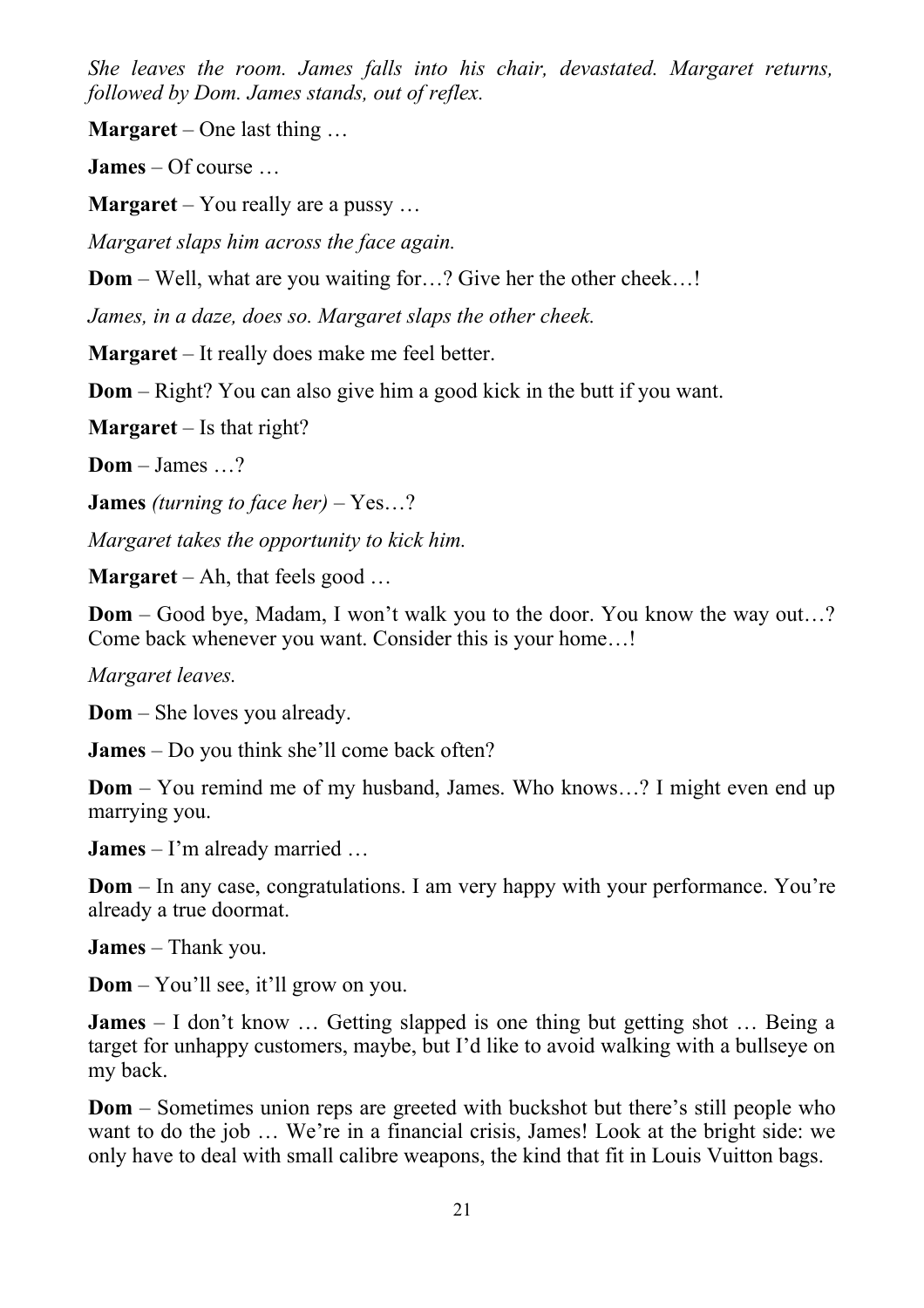**James** – That's OK for you to say … you're not in my shoes.

**Dom** – You're funny ... Of course, I'm not in your shoes since I pay you to be in mine … Listen, I like you, so here's what I propose: a bonus for each slap and a raise for each gunshot wound. What do you think…?

**James** – I'd rather have a bullet-proof vest.

**Dom** – Come on now, Mr Carpeter. The greatest tightrope acrobats are those who work without safety nets. That's what makes them so great. You are an artist, James…!

*Dom leaves the room. The phone rings.*

**James** – Oh, hi darling, it's you ... What do you mean, I sound strange...? No, no, everything is good … Listen, it's a sort of … It's a little difficult to explain … I just had my first client ... Actually, rather well in fact ... At least according to my manager … Sure, why not … I just heard I might be getting a bonus, so … *(He hangs up*) I can't believe I just told her things were going rather well.

*Sam comes in, wearing a white coat like a nurse. She holds a glass in her hand, that she places on the desk.*

**Sam** – So, how did it go, James …? Still in one piece …?

**James** – Yes, I think so …

**Sam** – I'm still going to run a check-up… A simple routine examination, don't worry. Please stand up.

*He stands up. She proceeds to examine him summarily, with the few medical instruments that she carries around her neck and in the pockets of her white coat.*

**Sam** – Open your mouth and hold out your tongue, please … Thank you … Bend over a little and say 'thirty-three million'… Perfect … I think you're good to continue… Congratulations … *(she hands him a pill and the glass of water)* Here, take that anyway, it'll make you feel better…

**James** – I hope it's not poison…

**Sam** – Come on now … Why would I want to poison you…?

*He swallows the pill without another word.*

**James** *(pointing in the direction of the side table) –* What about him … What did he die of…?

 $\textbf{Sam} - \text{Who} \quad$ ?

**James** – The bloke in the flask.

**Sam** – What makes you think there's someone in the flask…?

**James** – You told me earlier…!

**Sam** – I told you there was someone in the flask…?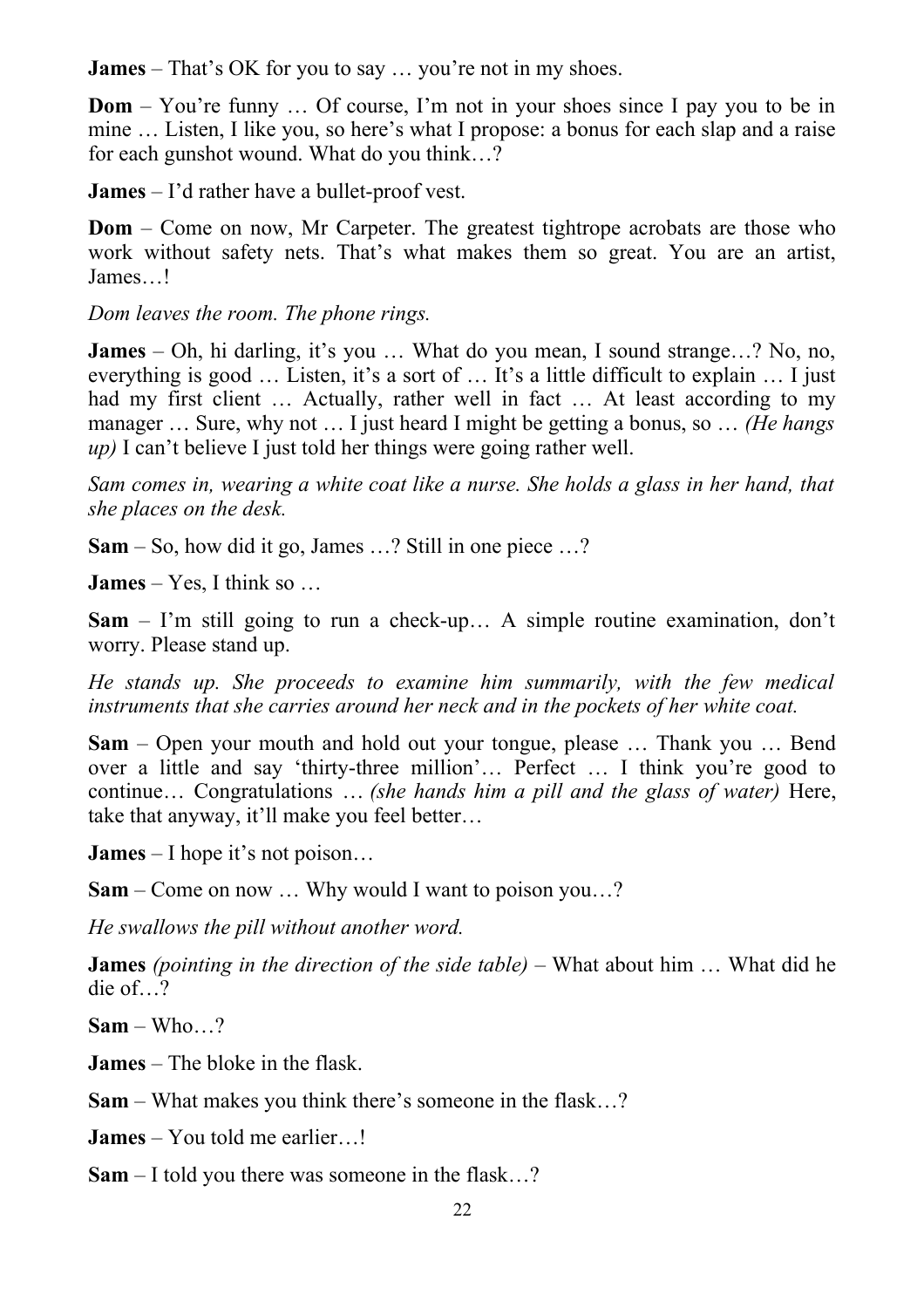**James** – It's NOT a flask…!

**Sam** – So why are you asking if there's someone in it…?

*She takes the empty glass, moves towards the flask and fills the glass with coffee from the flask, much to James's bewilderment.*

**Sam** – Some coffee to wash down that pill…?

**James** – No, thank you …

**Sam** – I'll have one then *(she empties the glass)* See, that's not poisoned either … But it's not very warm …

*James is still bewildered, and starting to doubt his sanity. Emma enters the office, very bland and elegant. Emma's character can be played by the same actor playing Margaret.*

**Sam** – Oh, you have another appointment … *(Aside, to James)* And she doesn't look happy …

**James** – That's my wife.

**Sam** – Very well, I'm leaving you… I mean, I'll leave you to it …

*Emma watches her go with a suspicious look.*

**Emma** – You have your own assistant…?

**James** – I know, it's crazy, right…?

**Emma** – And your own office …?

**James** – Not bad, huh…?

**Emma** – See…? I was right to make you drop your acting career to get a real job…!

**James** – Yes …

**Emma** – So how are things going …?

**James** – Listen … I don't really know what to tell you …

**Emma** – Don't tell me … They're not going to keep you, is that it …?

**James** – No, it's me … I'm not sure I want to stay …

**Emma** – Are you kidding me…?

**James** – You're not going to believe me, but they hit me.

**Emma** – They hit on you? But James, my boss hits on me too.

**James** – He does…?

**Emma** – My colleagues hit on me. My clients hit on me. Everyone hits on me. But I need to work…!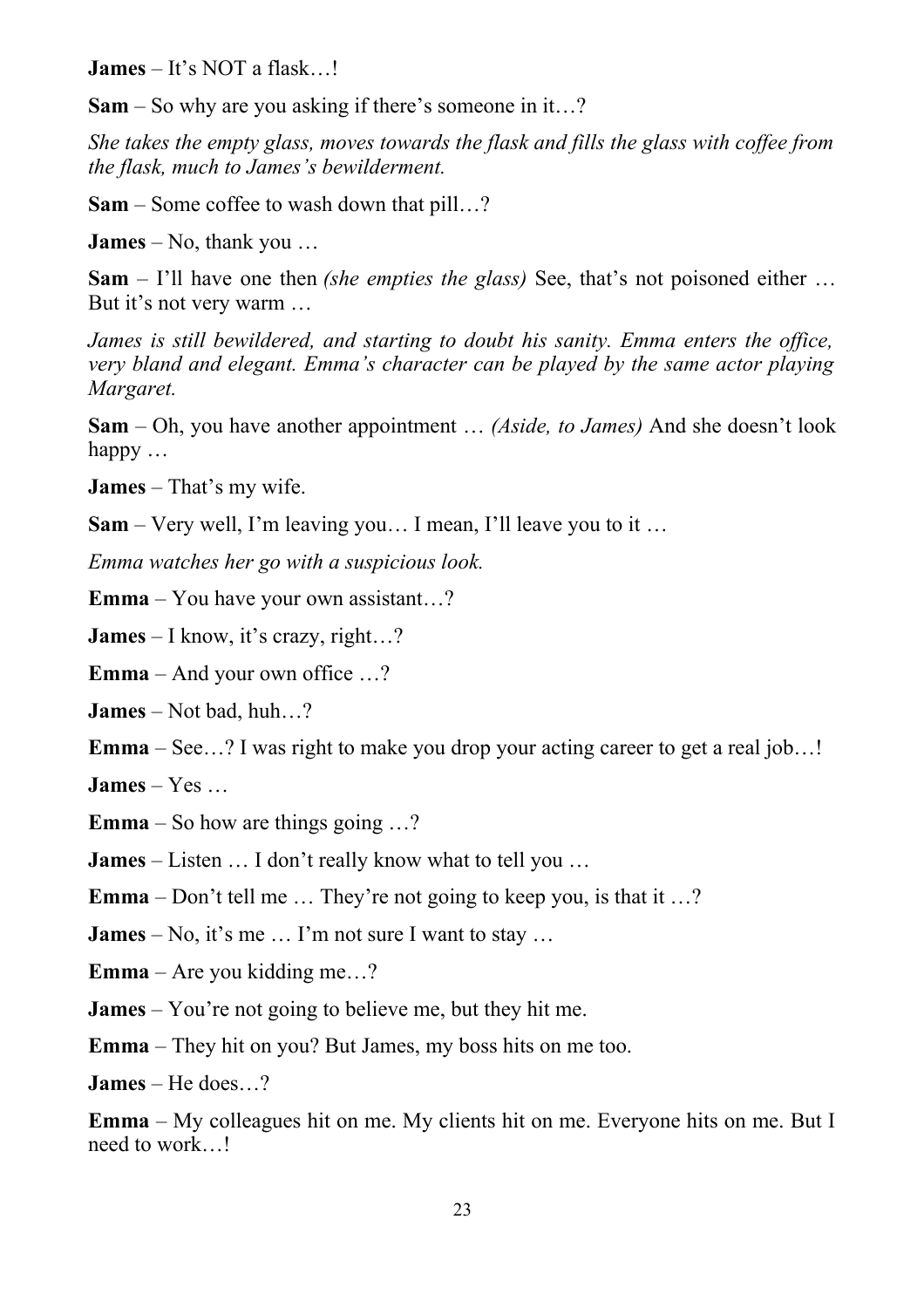**James** – Oh, but no … they don't hit on me, what I mean is … they literally hit me … do you understand…?

**Emma** – They beat you…?

**James** – They sock me in the face…!

**Emma** – Oh, I see …

**James** – They kick me…!

**Emma** – So that's all you could come up with …?

**James** – How do you mean…?

**Emma** – To try and get out of working here…!

**James** – No! That's not it at all…!

**Emma** – I'm warning you James, this is your last chance. If you are not able to keep this job, I'm leaving you for real this time.

**James** – Don't get upset honey, I was just ... It was just a manner of speaking ... Of course I'll keep this job…

**Emma** – Very well… Promise…?

**James** – On … on my predecessor's grave…

**Emma** – Alright, I have to go …

**James** – We're not having lunch together...? I told you, I'm getting a bonus...!

**Emma** – Sorry, rain check. I completely forgot I was having lunch with my mother.

**James** – Really…?

**Emma** – Today's Monday, James … Every Monday I meet Mother for lunch …

**James** – Of course ... I'm sorry it slipped my mind...

**Emma** – Good luck …

**James** – You too …

*Emma goes to leave but stops.*

**Emma** – By the way … Can you give me some money since you're getting a bonus…?

**James** – Of course honey, here you go.

*James gives her money from his wallet.*

**Emma** – Thank you. Right, I'm off. See you tonight…?

**James** – Yes.

**Emma** – Bon appetit!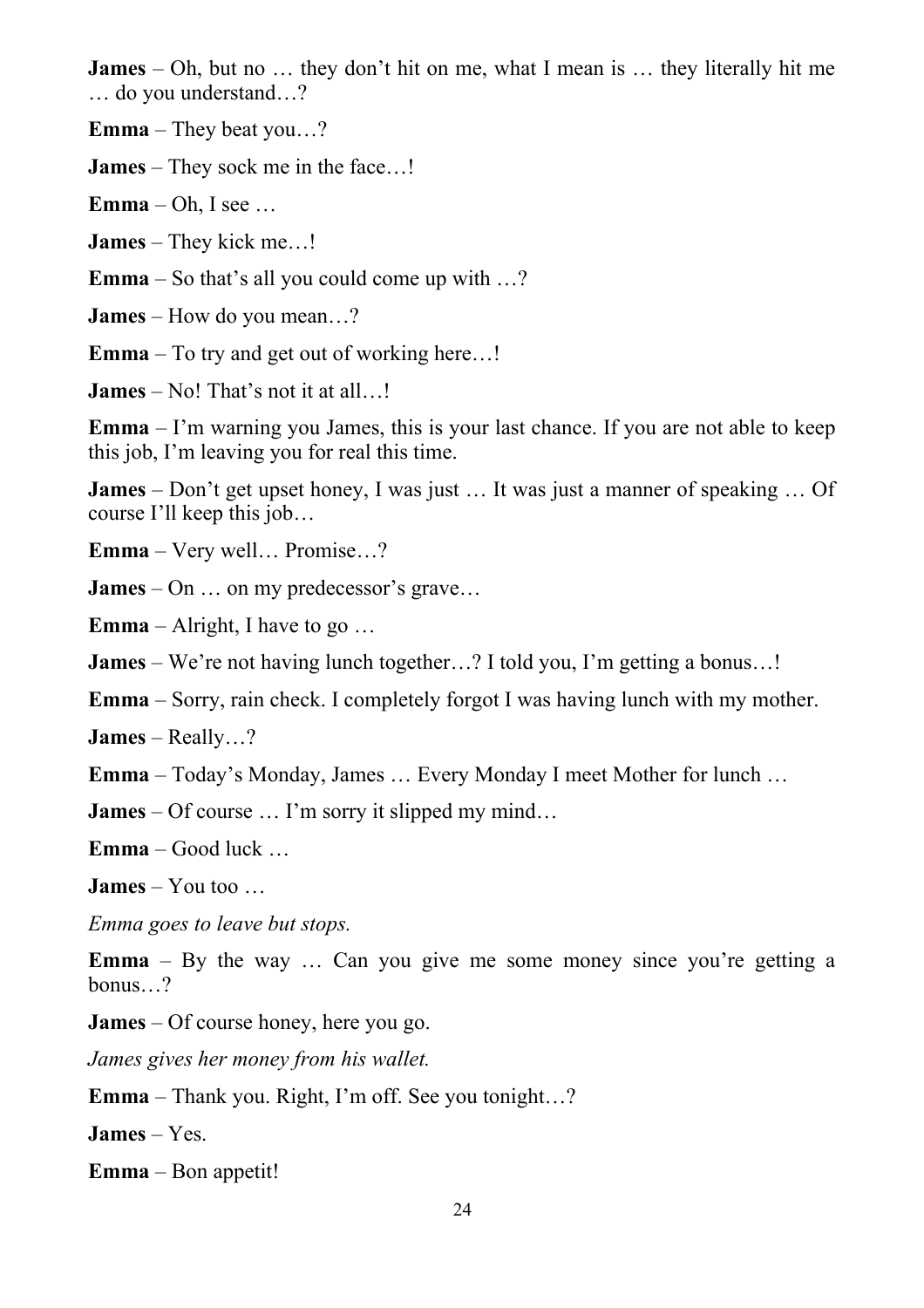*Sam comes back with a pile of letters.*

**Sam** – She looks like a tough one, your Mrs.

**James** – You have to know how to handle her.

**Sam** – Here's your mail.

*She puts the letters on the desk.*

**James** – Oh, I also get mail…?

**Sam** – But of course…!

*He glances at the envelopes.*

**James** – What are they…?

**Sam** – Insults, mainly. Some threats, of course … A few of them are even letter bombs but that's quite rare. And you don't have to open them. Do you want me to get rid of them now …?

**James** – Yes, please…

**Sam** – Very well Mr Carpeter … If you'll allow me, I will open a couple before sending the lot to our bomb disposal team. Some of them can be quite amusing. I shouldn't open them but I can't resist the temptation to read a few ...

*Sam picks up the letters and leaves. James collapses in his chair and tries to breathe deeply. We hear the sound of an explosion.*

**James** – Curiosity killed the cat …

*But James doesn't have time to rest for very long. The red button begins to blink and the alarm starts to ring. Agnes, nouveau riche and quite vulgar, comes in the office. The character can be played by the same actor playing Margaret and/or Emma.*

**Agnes** *(abruptly)* – Good afternoon, Sir.

**James** – Good afternoon, Madam. Would you like to go straight to the walloping, or would you like to insult me first…?

**Agnes** *(surprised)* – I have to admit the offer is tempting with that face of yours, but

**James** – Please, it's not a problem. I deserve it, I assure you.

**Agnes** – No, really, I…

…

**James** – At least give me a good kick in the shins...! I have to justify my salary...!

**Agnes** – Listen, I don't understand … Thanks to your good advice I increased my capital threefold in two years.

*She holds out her hand to shake and he recoils out of reflex, thinking she was going hit him across the face.*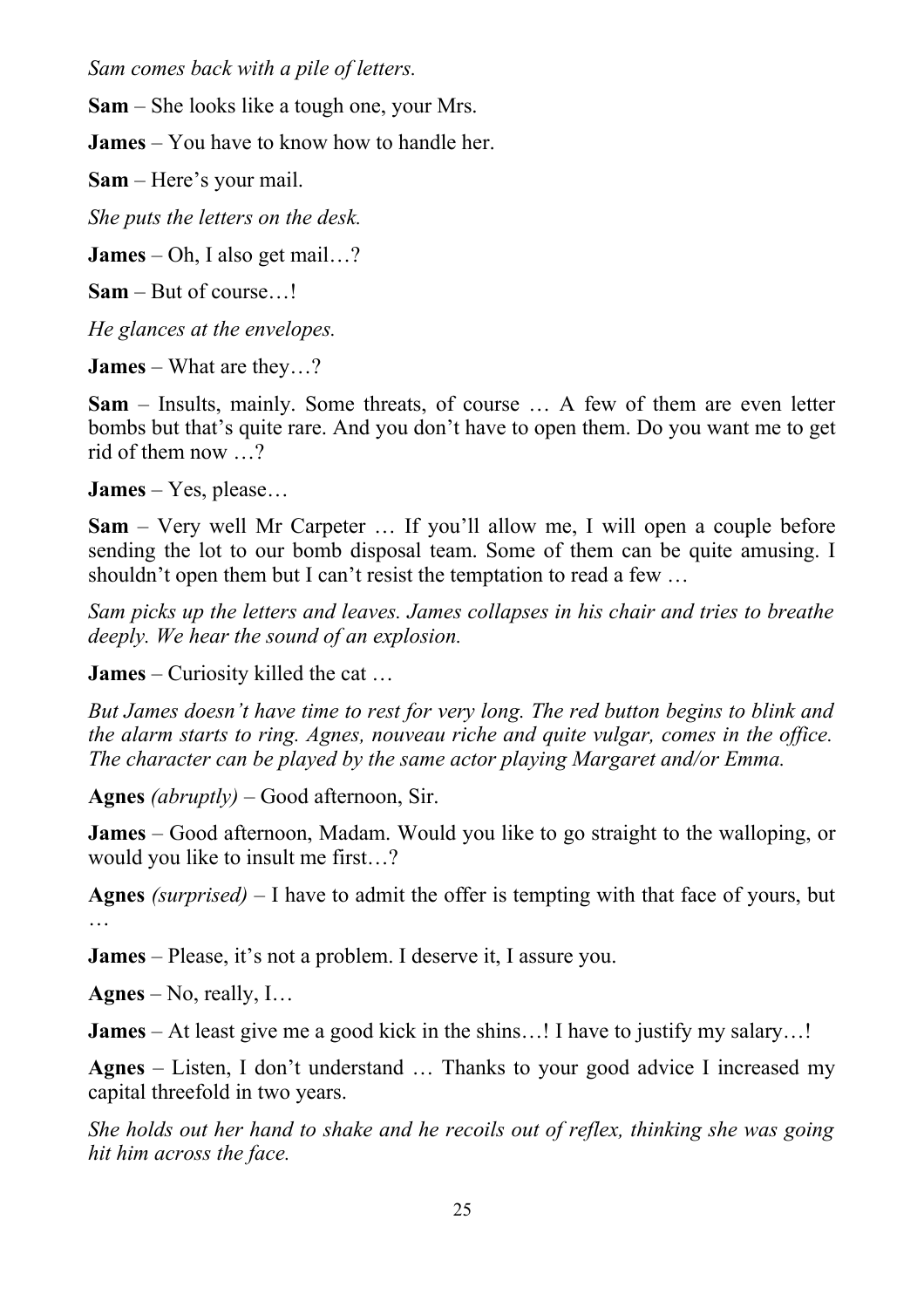**Agnes** – Agnes

*He pulls himself together and shakes her hand.*

**James** – Agdes…?

**Agnes** – Do you have a cold …?

**James** – No, why  $\ldots$ ?

**Agnes** – You said Agdes.

**James** – My cheek is a little swollen …

**Agnes** – Anyway, so I wanted to thank you, and …

**James** –Thank me…?

**Agnes** – I even brought you a box of sweets …

*She pulls out a box of sweets from her bag and holds them out to him. He is very surprised, then loses it and sends the box of sweets flying in the office.*

**James** – But I don't want your sweets…!

**Agnes** – I'm sorry, if I had known I would have brought you chocolates. Do you prefer chocolates?

**James** – You're wasting my time, do you understand…!

**Agnes** – Flowers, then…?

**James** – Do you think I have nothing better to do …?

**Agnes** – No, of course not, but …

**James** – And do you realise what you're saying...?

**Agnes** – What…?

**James** – You're three times richer than you were…! And what did you do to earn this…?

**Agnes** – Nothing …

**James** – Aren't you ashamed…?

**Agnes** – No …

**James** – Come over here …!

*She does. He bends her over his lap and gives her a spanking.*

**James** – Aren't you ashamed …?

**Agnes** – Now I am, a little …

**James** – Now get out of here…!

**Agnes** – Very well Mr Carpeter…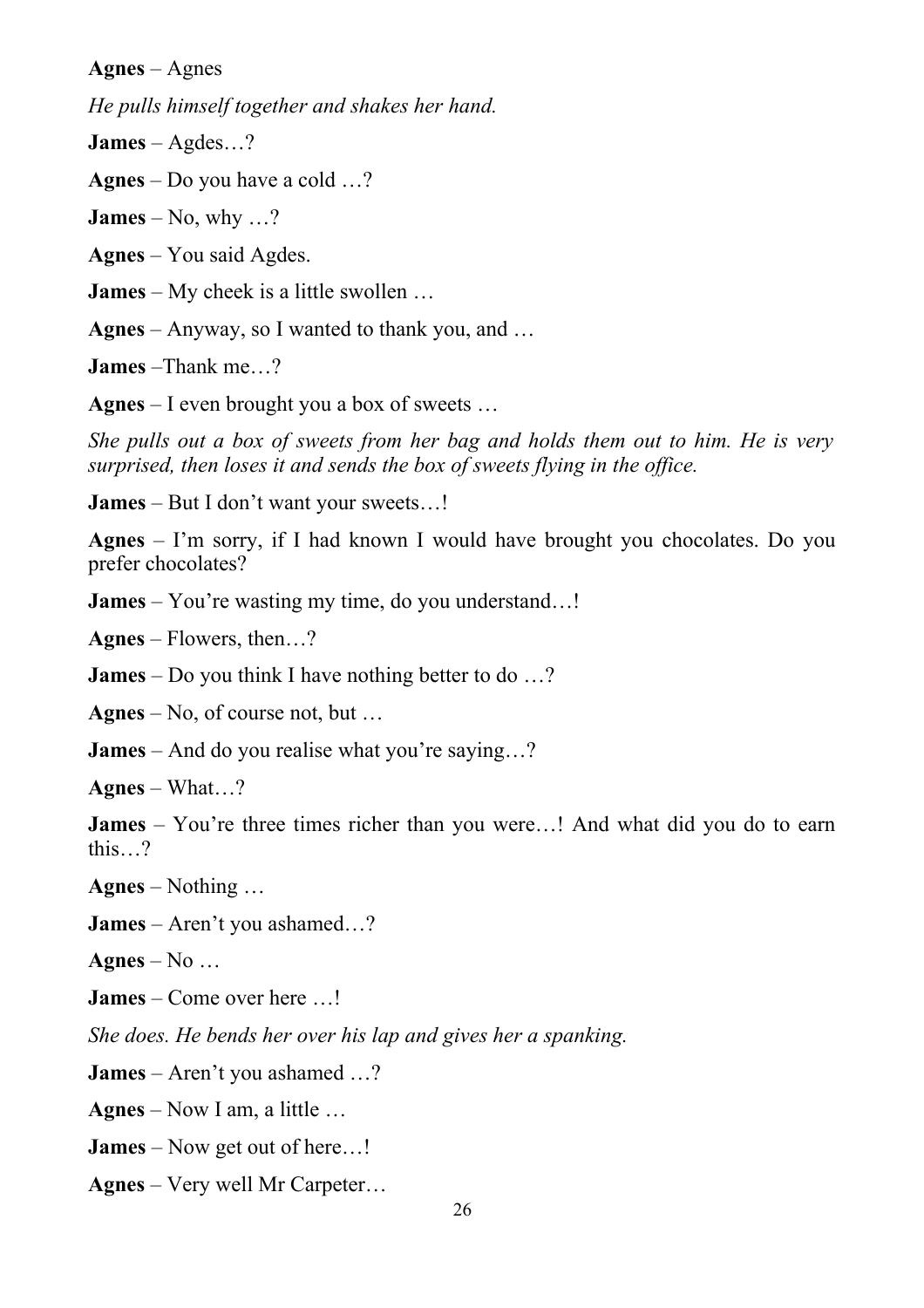*Agnes leaves, ashamed. Sam barges in, face blackened by the explosion of the letter bomb.*

**James** – What now …?

**Sam** – I'm really sorry for this misunderstanding. It was a mistake, of course. Usually we only get appointment requests from unhappy clients. As you can see, I was still in shock and I didn't …

*Dom arrives. Sam leaves quickly.*

**James** – I'm very sorry. I thought that ... I think I got a little carried away...

**Dom** – You did … *(slightly turned on)* I hadn't realised that poodle face of yours hid a pit bull personality ...

**James** – You're not going to fire me, are you...? My wife really wants me to keep this job …

**Dom** – Fire you...? Of course not...! The client was very satisfied with her meeting with you... She is now considering letting us manage all of her savings.

**James** – Really…?

**Dom** – I think I might even give you more responsibilities to match your skillset, James.

**James** – My skillset…

**Dom** – But first I'm going to need to test you some more, to ensure you have the right amount of force …

*She starts to undress.*

**Dom** *(crazy about James' body)* – I too earn money while I sleep James… I deserve to be punished …

*She presses on the red button which starts to blink and the alarm goes off.*

*Black.*

*Lights.*

*Dom is getting dressed while James is straightening his clothes. Sam comes in with a new portrait that she hangs on the wall where the other one used to be. It represents Christ on the cross. James moves closer to the portrait and looks at it.*

**James** – But that's me…!

**Sam** – You're the employee of the month, James.

**Dom** – Was it good for you too?

**Sam** – Your wife will be proud of you Mr Carpeter.

*He's confused for a moment.*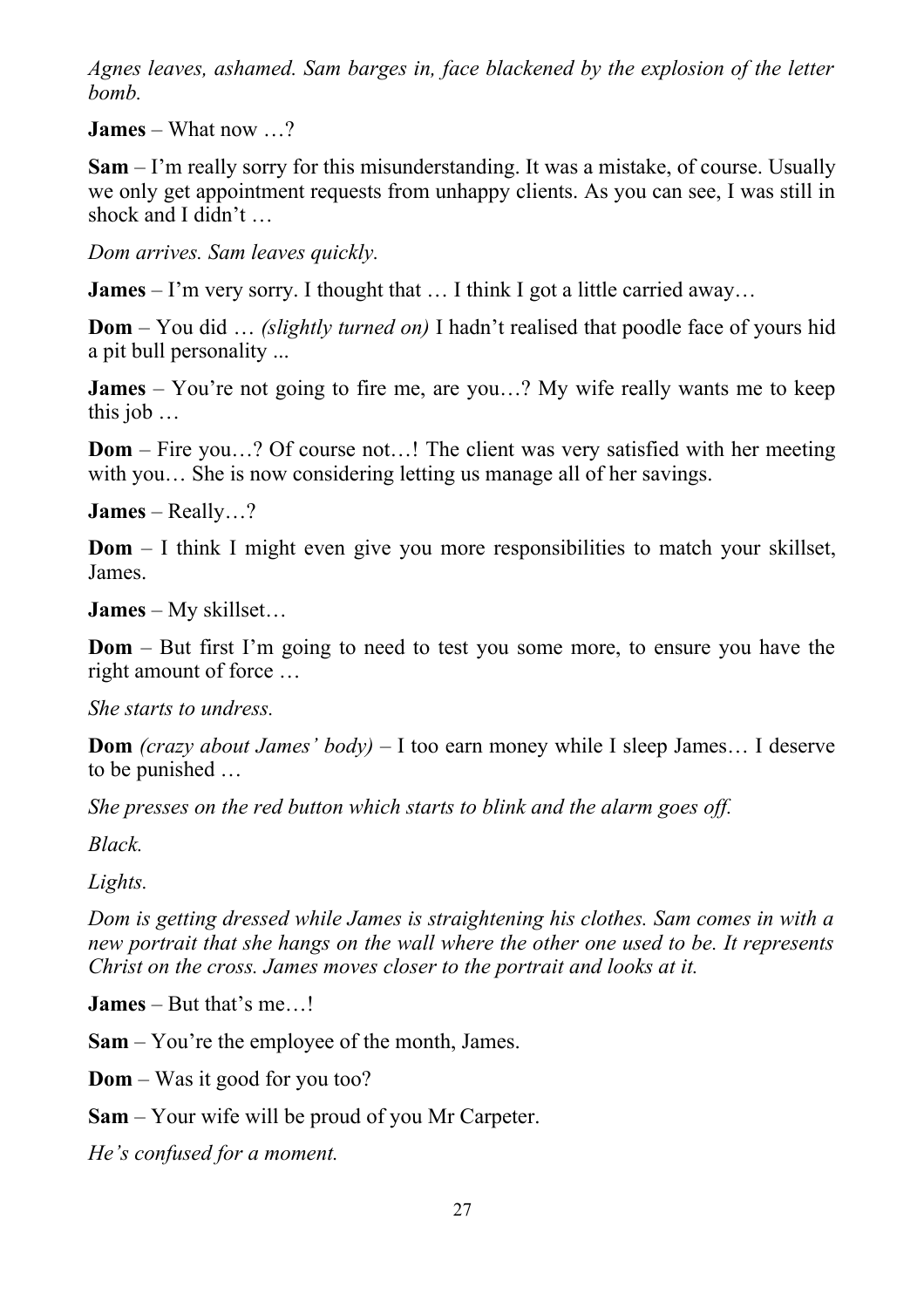**Dom** – That was the good news, James…

**James** – Oh, because there's bad news as well….?

**Dom** – We just learned that our bank filed for bankruptcy.

**Sam** – The ruined widows are pressing against the gates.

**Dom** – We're going to have to find something to appease them quickly...

**James** – I see … Lots of overtime for me …

**Sam** – I'm afraid that won't be enough …

**Dom** – We're going to need something more impactful...

**Sam** – A symbolic gesture…

**Dom** – We're talking about nothing less than ensuring the survival of our banking system, James…

**James** – Tell me this is a nightmare…

**Dom** *(to Sam)* – Go get the hammer and sickle …

**Sam** – You mean the hammer and nails …

**Dom** – That's what I said …

*Sam leaves.*

**Dom** – You have to be courageous, James.

*The red button starts blinking on the phone and the alarm starts to ring.*

*Black.*

*Light.*

*James is asleep in his chair. The phone rings and he wakes up with a start. He picks up.*

**James** – Yes…? Oh, Sam? Yes, yes, okay … No, no, it's alright … I fell asleep for a second and had a nightmare…

*He gets up, still groggy with sleep, and walks to the side table. He picks up the flask.*

**James** – I need a good coffee.

*He unscrews the flask and is about to pour a cup in the lid. Instead of coffee, a puff of white smoke comes out of the flask and engulfs the entire scene, which is now lit with an unreal light, and a voice, which could be Dom's, starts to speak.*

**Dom** – I will grant you one wish, Mr Carpeter …

**James** – Actually, it's Carpenter …

**Dom** – Whatever …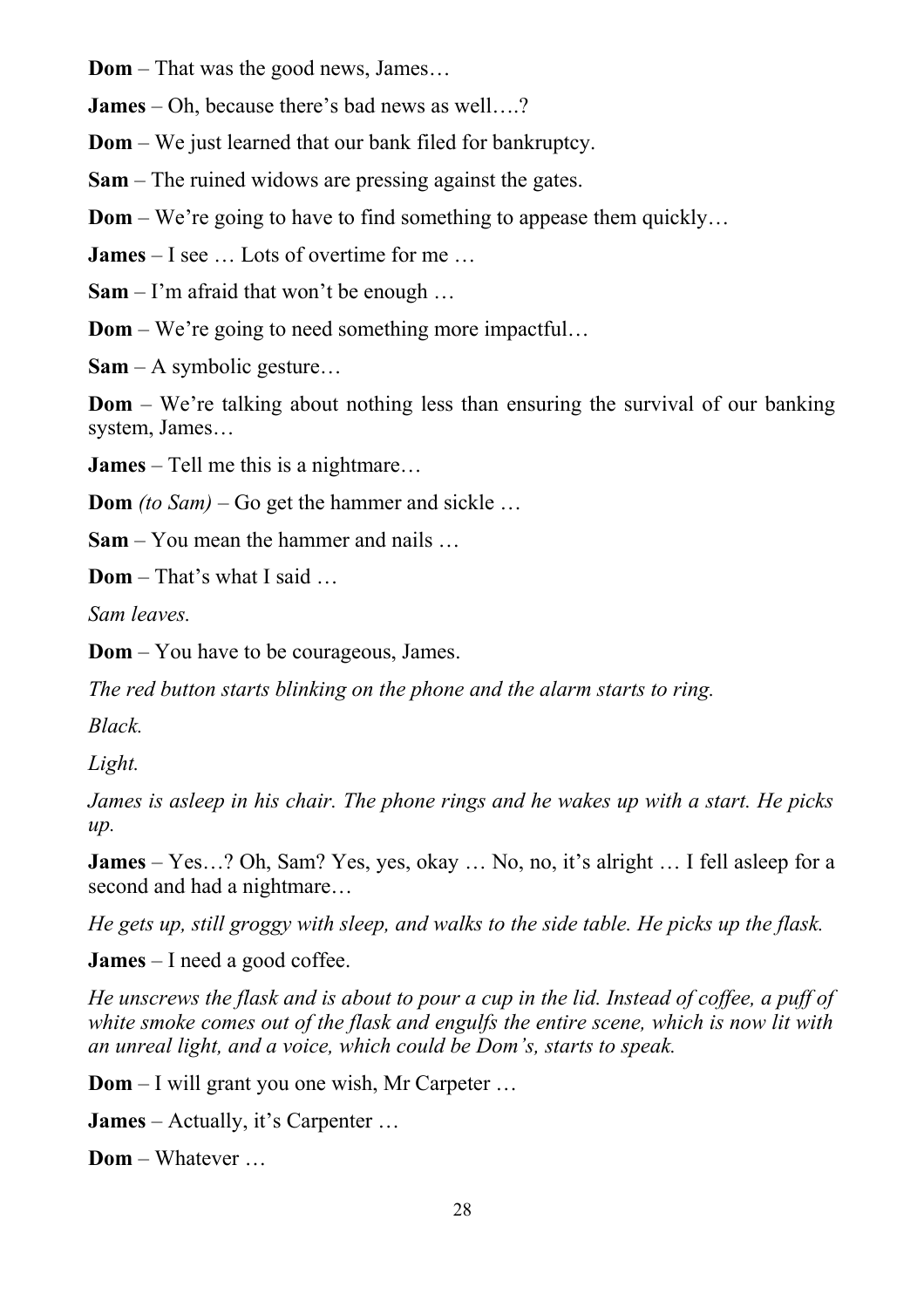**James** – And usually it's three wishes, isn't it ...?

**Dom** – That was before the financial crisis …

**James** – A single wish ... Alright, let's say … Can I get a coffee…?

*Black*

*Light*

*James is asleep in his chair. Emma comes in the office and sees him.*

**Emma** – James…?

**James** – Emma…? What are you doing here…?

**Emma** – I asked your assistant to let you know I was coming but since you weren't picking up the phone…

**James** – I'm sorry, I must have nodded off for a second ...

**Emma** – We're having lunch together, remember…?

**James** – Yes, yes, of course … I'm ready … Let's go …

**Emma** – Are you sure you're okay...?

**James** – Yes, yes, I'm fine…

**Emma** – Okay…

*They are about to leave.*

**James** – I just had this crazy nightmare … You can't imagine …

**Emma** – Oh, yes…?

**James** – Don't laugh, but I was dreaming you were my wife.

**Emma** – But James … I am your wife …

**James** – Oh ... In that case I think the nightmare isn't over yet ...

*They leave.*

*Black.*

#### *End.*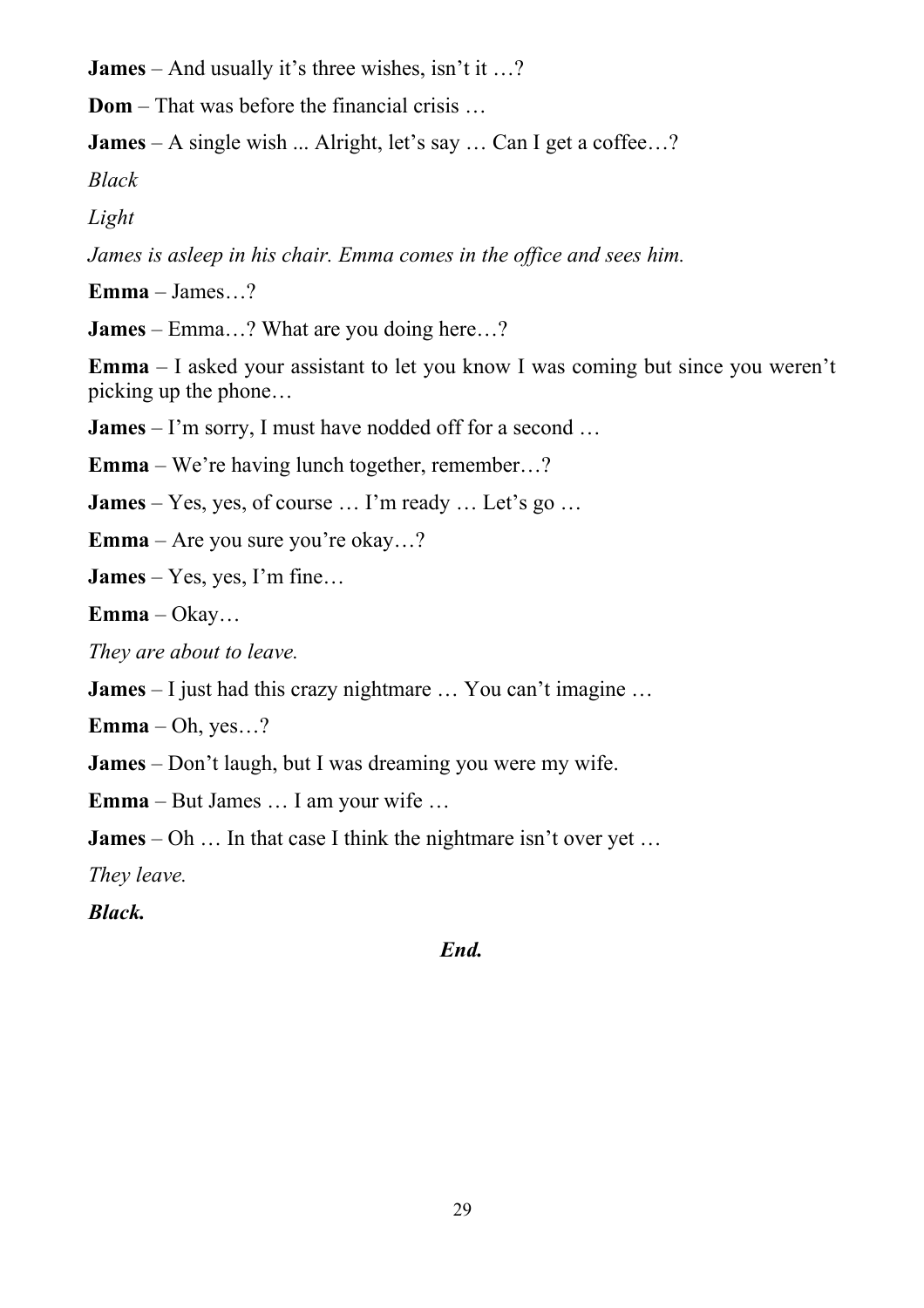## *The author*

Born in 1955 in Auvers-sur-Oise (France), Jean-Pierre Martinez was first a drummer for several rock bands before becoming a semiologist in advertising. He then began a career writing television scripts before turning to theatre and writing plays. He has written close to a hundred scripts for television and almost as many plays, some of which have already become classics (*Friday the 13th*, *Strip Poker*). He is one of the most produced contemporary playwright in France and in other francophone countries. Several of his plays are also available in Spanish and English, and are regularly produced in the United States and Latin America.

Amateur and professional theatre groups looking for plays to perform can download Jean-Pierre Martinez's plays for free from his website La Comediathèque (comediatheque.net). However, public productions are subject to SACD filing.

For those who want to read the texts or work from a traditional book format, a paper copy can be purchased from Amazon.

## *Other plays by the same author in English*

*An innocent little murder Casket for two Cheaters Critical but Stable Friday the 13th Him and Her, interactive monologue Quarantine Running on empty Strip Poker The Worst Village in England*